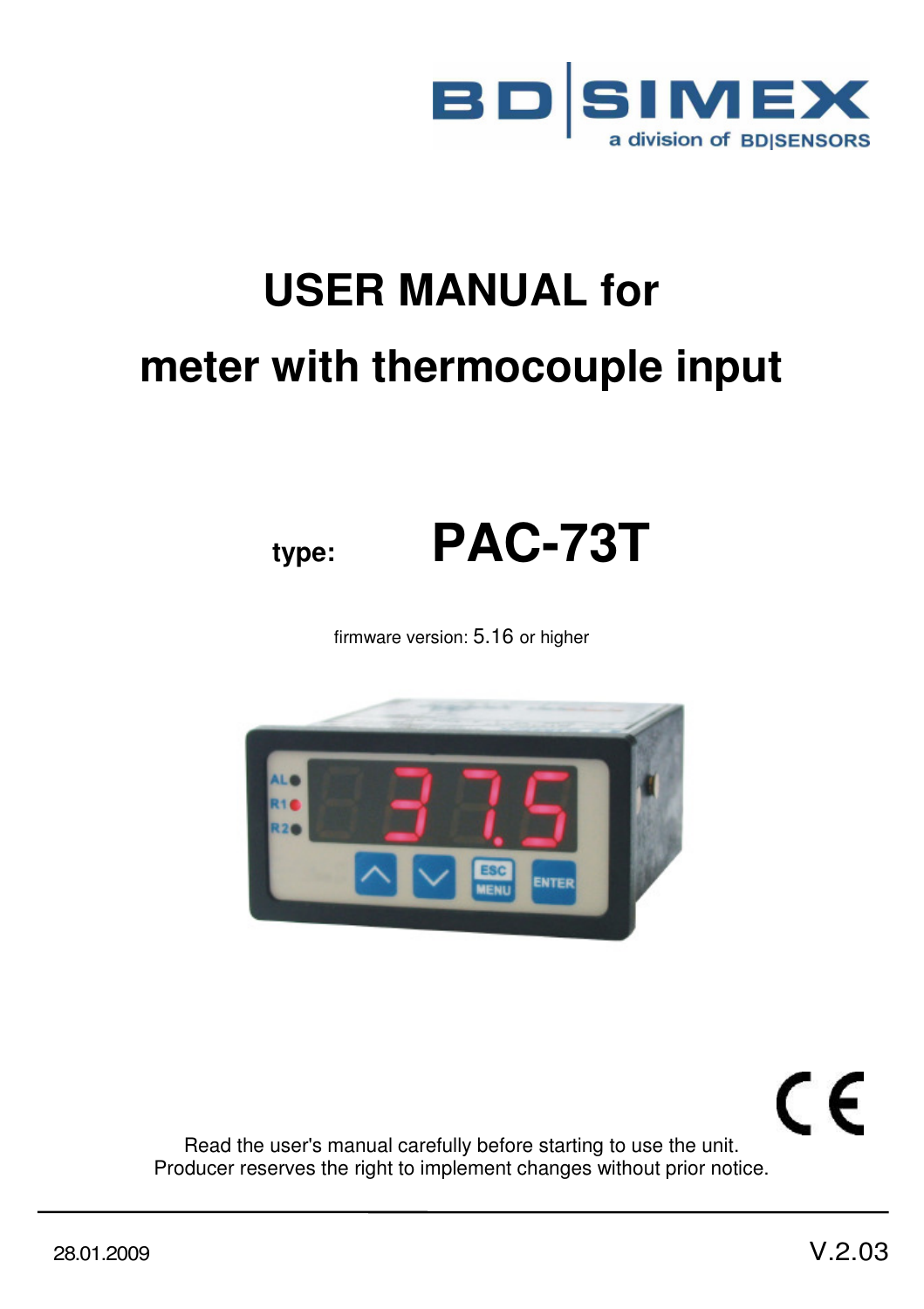# **CONTENTS**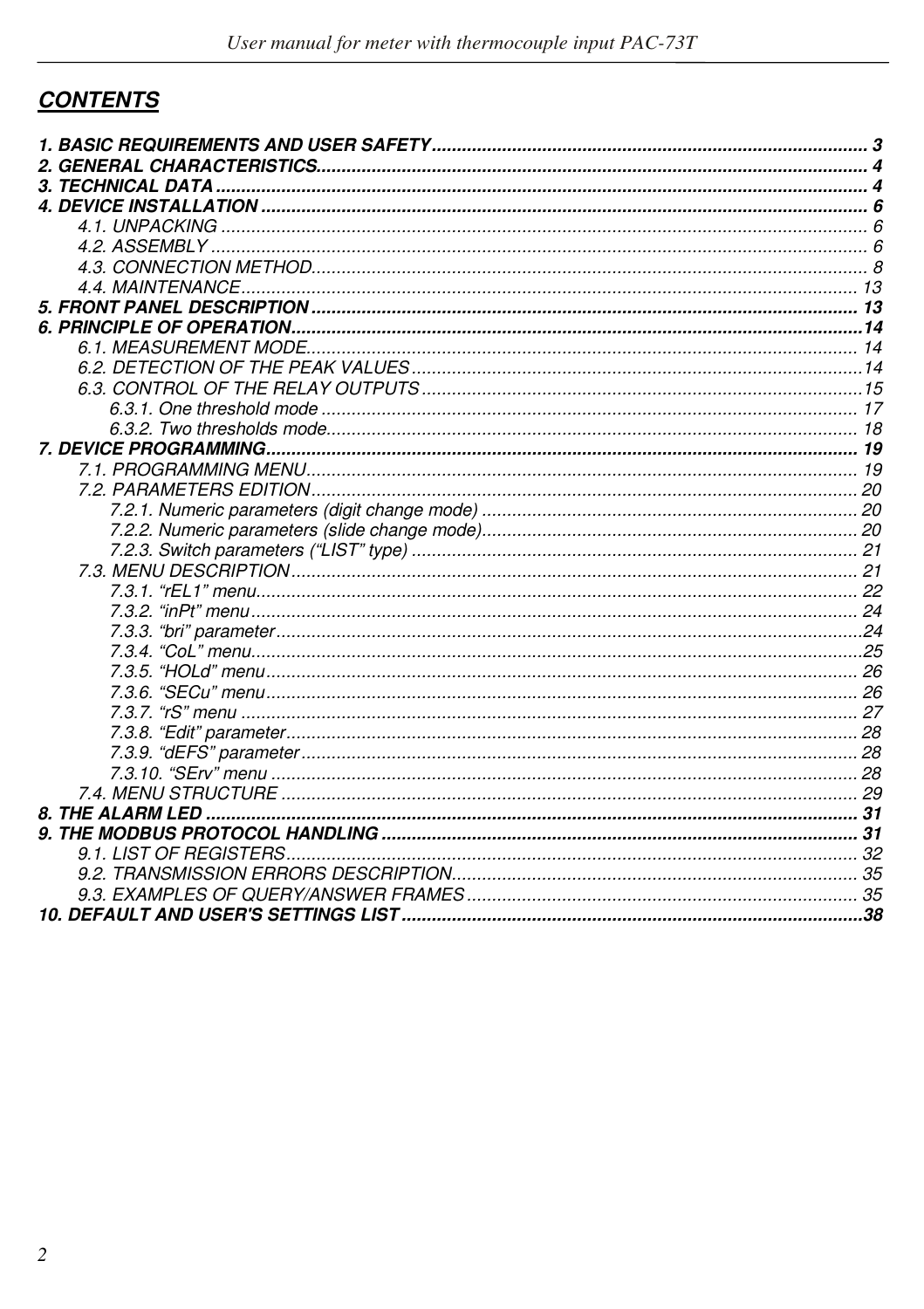#### *Explanation of symbols used in the manual:*



*- This symbol denotes especially important guidelines concerning the installation and operation of the device. Not complying with the guidelines denoted by this symbol may cause an accident, damage or equipment destruction.*

#### *IF THE DEVICE IS NOT USED ACCORDING TO THE MANUAL THE USER IS RESPONSIBLE FOR POSSIBLE DAMAGES.*



*- This symbol denotes especially important characteristics of the unit. Read any information regarding this symbol carefully* 

# *1. BASIC REQUIREMENTS AND USER SAFETY*



- **The manufacturer is not responsible for any damages caused by inappropriate installation, not maintaining the proper technical condition and using the unit against its destination.** 

- Installation should be conducted by qualified personnel. During installation all available safety requirements should be considered. The fitter is responsible for executing the installation according to this manual, local safety and EMC regulations.

- The unit must be properly set-up, according to the application. Incorrect configuration can cause defective operation, which can lead to unit damage or an accident.

- **If in the case of a defect of unit operation there is a risk of a serious threat to the safety of people or property additional, independent systems and solutions to prevent such a threat must be used.** 

- **The unit uses dangerous voltage that can cause a lethal accident. The unit must be switched off and disconnected from the power supply prior to starting installation of troubleshooting (in the case of malfunction).** 

- Neighbouring and mating equipment must meet the requirements of appropriate standards and regulations concerning safety and be equipped with adequate antiovervoltage and anti-interference filters.

- **Do not attempt to disassemble, repair or modify the unit yourself. The unit has no user serviceable parts. Units, in which a defect was stated must be disconnected and submitted for repairs at an authorized service centre.** 



- In order to minimize fire or electric shock hazard, the unit must be protected against atmospheric precipitation and excessive humidity.

- Do not use the unit in areas threatened with excessive shocks, vibrations, dust, humidity, corrosive gasses and oils.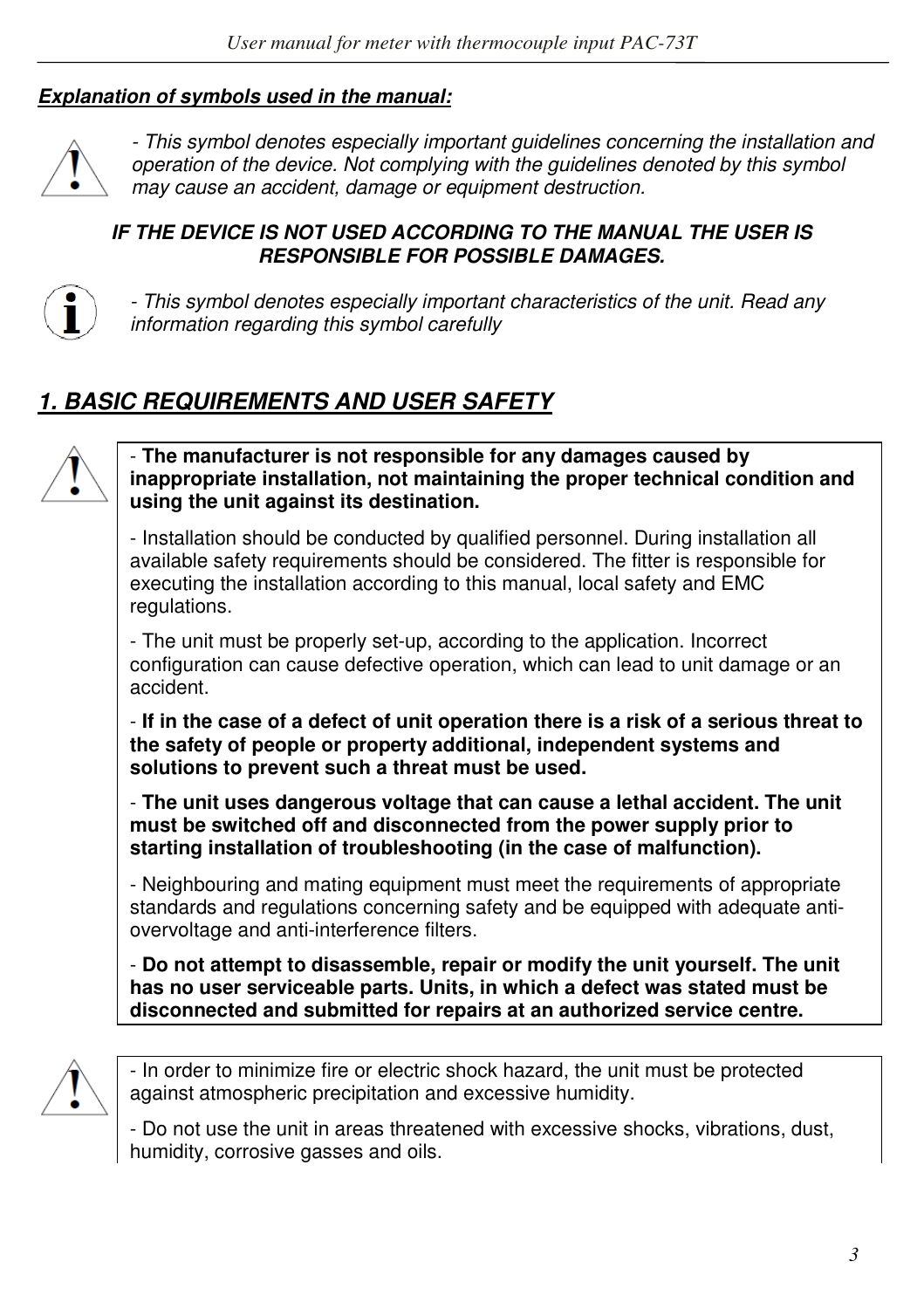

- Do not use the unit in explosion hazard areas.

- Do not use the unit in areas with significant temperature variations, exposed to condensation or icing.

- Do not use the unit in areas exposed to direct sunlight.

- Make sure that the ambient temperature (e.g. inside the control box) does not exceed the recommended values. In such cases forced cooling of the unit must be considered (e.g. by using a ventilator).



**The unit is designed for operation in an industrial environment and must not be used in a household environment or similar.** 

# *2. GENERAL CHARACTERISTICS*

The **PAC-73T** meter is equipped with thermocouple input (K, S, J, T, N, R, B, E). The measurement range depends on connected thermocouple type. Measurement is linearised by the polynomial characteristics referred to particular thermocouples and temperature of cold ends is compenssated automatically. The device has additional measurement range (-10 ÷ 90 mV) mainly for diagnostics of measurement circuits. Being in this range, unit displays direct voltage connected to its input (without compensation of cold ends). The result is presented on 4-digit LED display. For every thermocouples result is displayed as integer (no decimal point, e.g. 1460) and for mV range with 2 digits after decimal points (with resolution 0.01 mV e.g. -1.23).

**PAC-73T** can be equipped with one or two relay (or OC type) outputs. Device **PAC-73T** is equipped with RS-485 / Modbus RTU communication interface and 24 V/100 mA supply output for free use. The meter can be ordered in two power supply versions.

## *3. TECHNICAL DATA*

| Power supply voltage<br>(depending on version)<br>External fuse (required)<br>Power consumption | 85 $230260$ V <sub>AC/DC</sub> ; 50 $\div$ 60 Hz<br>or 192450 $V_{\text{DC}}$ ; 162435 $V_{\text{AC}}$<br>$T - type$ , max. 2 A<br>max. 4.5 VA @ 85 $\div$ 260 V <sub>AC/DC</sub><br>max. 4.5 VA @ 16 V $\div$ 35 V <sub>AC</sub><br>max. 4.5 W @ 19 V $\div$ 50 V <sub>DC</sub> |  |  |  |
|-------------------------------------------------------------------------------------------------|----------------------------------------------------------------------------------------------------------------------------------------------------------------------------------------------------------------------------------------------------------------------------------|--|--|--|
| Measurement input                                                                               | thermocouple type: $K$ , $S$ , $J$ , $T$ , $N$ , $R$ , $B$ , $E$                                                                                                                                                                                                                 |  |  |  |
| Measurement range                                                                               | K: $-200$ °C ÷ +1370 °C<br>S: $-50$ °C $\div$ +1768 °C<br>J: $-210$ ℃ ÷ +1200 ℃<br>$T: -200 °C \div +400 °C$<br>N: $-200 \text{ °C} \div +1300 \text{ °C}$<br>R: $-50$ °C $\div$ +1768 °C<br>B: $+250$ °C $\div$ +1820 °C<br>E: $-200 \text{ °C} \div +1000 \text{ °C}$          |  |  |  |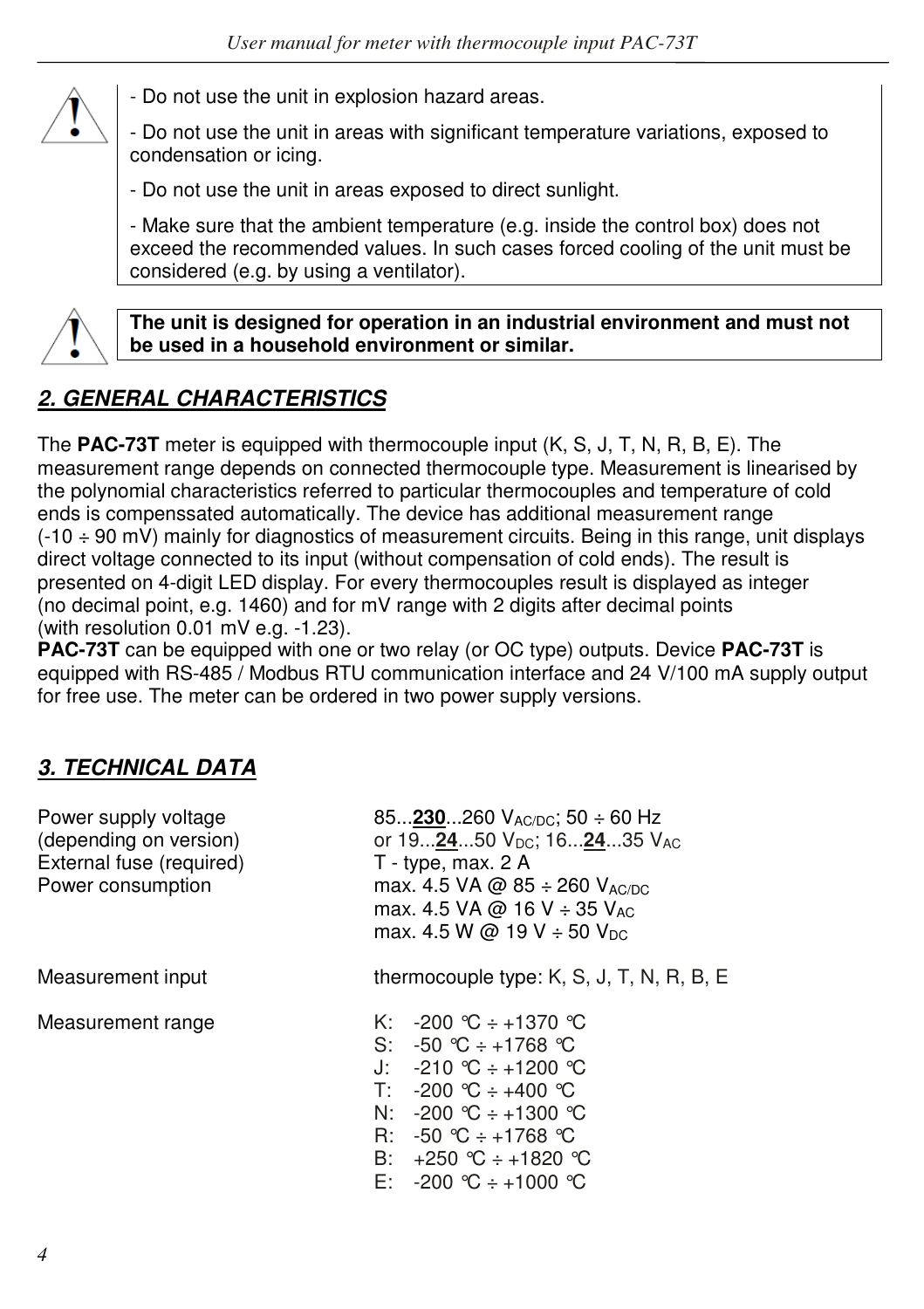| Measurement accuracy                                                                                         |                                               | $\pm$ 0.25 % $\pm$ one digit                                                                                                                                                             |  |  |  |  |
|--------------------------------------------------------------------------------------------------------------|-----------------------------------------------|------------------------------------------------------------------------------------------------------------------------------------------------------------------------------------------|--|--|--|--|
| Accuracy of ends temperature<br>compensation                                                                 |                                               | $\div$ 1 °C                                                                                                                                                                              |  |  |  |  |
| Outputs                                                                                                      | relay:<br>or OC-type:<br>sensor power supply: | 0, 1 or 2 NO, 1 A/250 $V_{AC}$ (cos $\phi = 1$ )<br>0, 1 or 2, 30 mA / 30 V <sub>DC</sub> / 100 mW<br>24 V +5 %, -10 % / max. 100 mA, stabilized                                         |  |  |  |  |
|                                                                                                              | Communication interface                       | RS-485, 8N1 and 8N2, Modbus RTU, not separated                                                                                                                                           |  |  |  |  |
| Baud rate                                                                                                    |                                               | 1200 bit/sec $\div$ 115200 bit/sec                                                                                                                                                       |  |  |  |  |
| Display<br>(depending on version)                                                                            |                                               | LED, 4 digit, 13 mm height, two-colour (red and green)<br>or (for IP 65 version) 5 digit, 9 mm height, red                                                                               |  |  |  |  |
| Data memory                                                                                                  |                                               | non-volatile memory, EEPROM type                                                                                                                                                         |  |  |  |  |
| Protection level                                                                                             |                                               | IP 65 (from front, after using waterproof cover)<br>IP 40 (from front)<br>IP 20 (housing and connection clips)                                                                           |  |  |  |  |
| Housing type<br>Housing material<br>Housing dimensions<br>Mounting hole<br>Assembly depth<br>Panel thickness |                                               | panel<br>NORYL - GFN2S E1<br>72 x 36 x 97 mm<br>66.5 x 32.5 mm<br>min. 102 mm<br>max. 5 mm                                                                                               |  |  |  |  |
| Operating temperature<br>Storage temperature                                                                 |                                               | 0 °C to +50 °C<br>-10 ℃ to +70 ℃                                                                                                                                                         |  |  |  |  |
| Humidity<br>Altitude                                                                                         |                                               | 5 to 90 % no condensation<br>up to 2000 meters above sea level                                                                                                                           |  |  |  |  |
|                                                                                                              | Screws tightening max. torque                 | $0.5$ Nm                                                                                                                                                                                 |  |  |  |  |
|                                                                                                              | Max. connection leads diameter                | 2.5 mm <sup>2</sup>                                                                                                                                                                      |  |  |  |  |
| Safety requirements                                                                                          |                                               | according to: PN-EN 61010-1<br>installation category: II<br>pollution degree: 2<br>voltage in relation to ground: 300 VAC                                                                |  |  |  |  |
|                                                                                                              |                                               | insulation resistance: >20 MΩ<br>insulation strength between power supply and<br>input/output terminal: 1min. @ 2300 V<br>insulation strength between relays terminal:<br>1min. @ 1350 V |  |  |  |  |
| <b>EMC</b>                                                                                                   |                                               | according to: PN-EN 61326                                                                                                                                                                |  |  |  |  |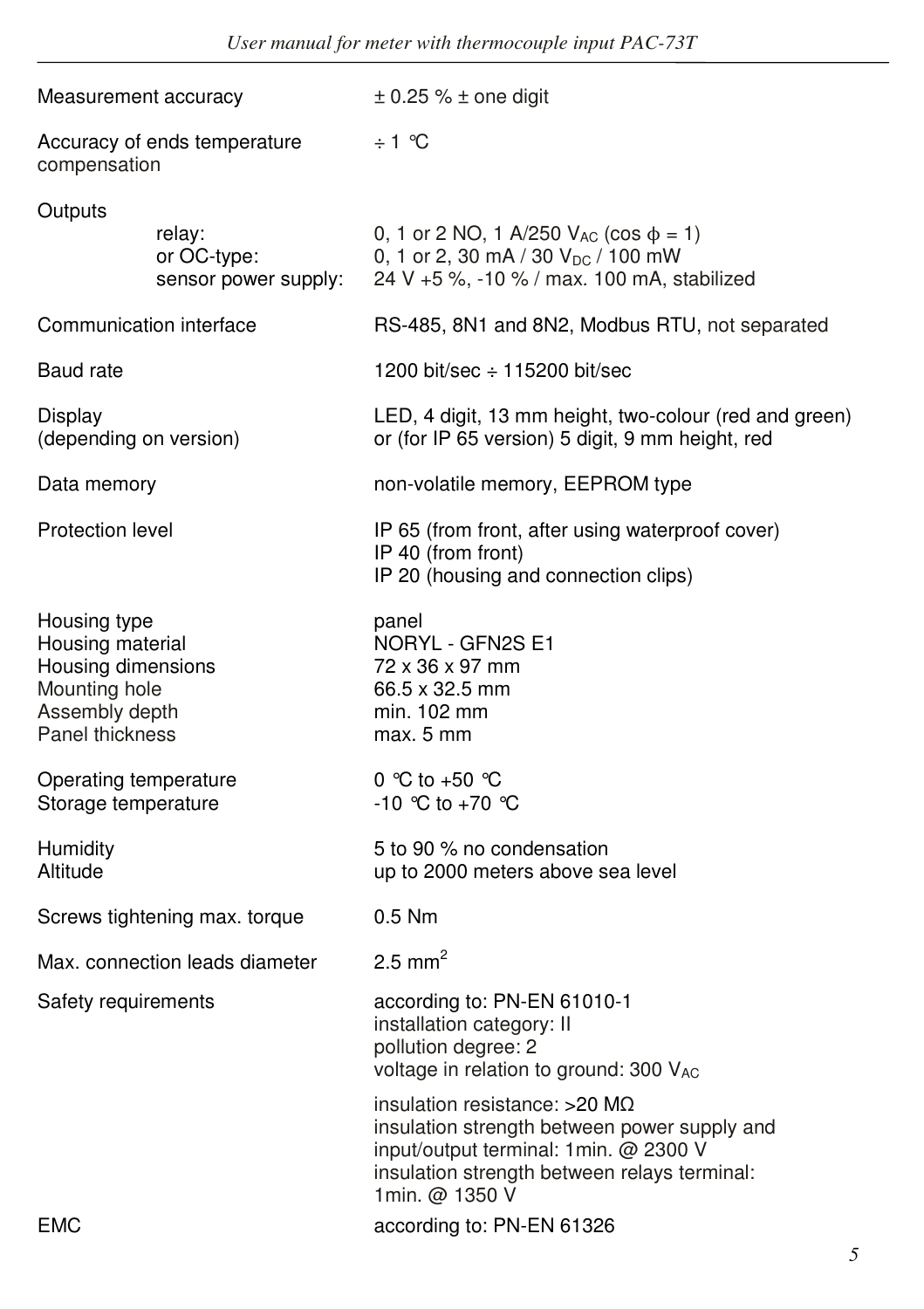

**This is a class A unit. In housing or a similar area it can cause radio frequency interference. In such cases the user can be requested to use appropriate preventive measures.** 

# *4. DEVICE INSTALLATION*

The unit has been designed and manufactured in a way assuring a high level of user safety and resistance to interference occurring in a typical industrial environment. In order to take full advantage of these characteristics installation of the unit must be conducted correctly and according to the local regulations.



- Read the basic safety requirements on page 3 prior to starting the installation.

- Ensure that the power supply network voltage corresponds to the nominal voltage stated on the unit's identification label.

- The load must correspond to the requirements listed in the technical data.

- All installation works must be conducted with a disconnected power supply.

- Protecting the power supply clamps against unauthorized persons must be taken into consideration.

# *4.1. UNPACKING*

After removing the unit from the protective packaging, check for transportation damage. Any transportation damage must be immediately reported to the carrier. Also, write down the unit serial number on the housing and report the damage to the manufacturer.

Attached with the unit please find:

- user's manual,
- warranty,
- assembly brackets 2 pieces.

# *4.2. ASSEMBLY*



- The unit is designed for mounting indoor inside housings (control panel, switchboard) assuring appropriate protection against electric impulse waves. Metal housing must be connected to the grounding in a way complying with the governing regulations.

- Disconnect the power supply prior to starting assembly.

- Check the correctness of the performed connections prior to switching the unit on.



In order to assembly the unit, a 66.5 mm x 32.5 mm mounting hole (Figure 4.1) must be prepared. The thickness of the material of which the panel is made must not exceed 5 mm. When preparing the mounting hole take the grooves for catches located on both sides of the housing into consideration (Figure 4.1). Place the unit in the mounting hole inserting it from the front side of the panel, and then fix it using the brackets (Figure 4.2). The minimum distances between assembly holes' axes - due to the thermal and mechanical conditions of operation – are 91 mm x 57 mm (Figure 4.3).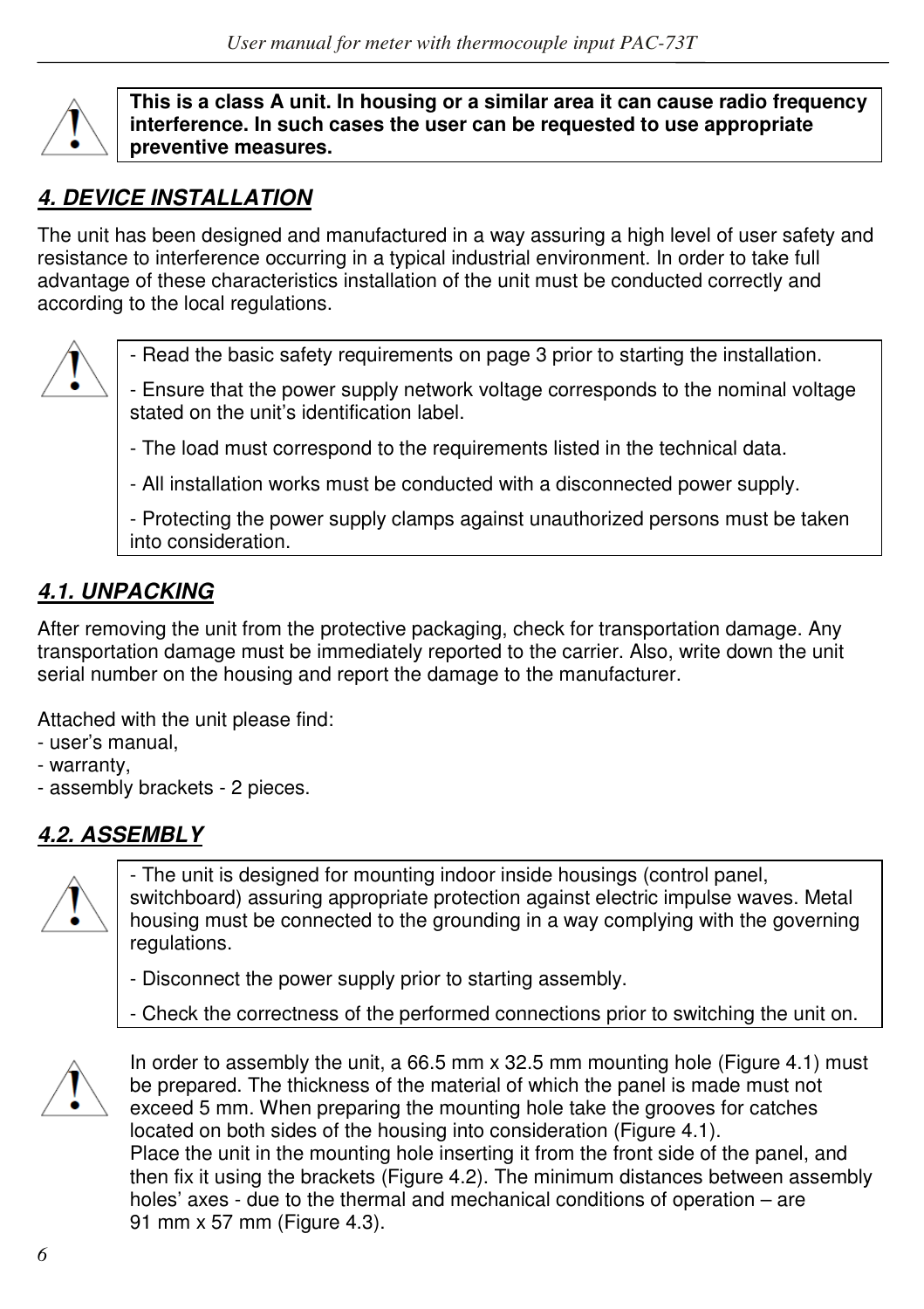

*Figure 4.1. Mounting hole dimensions* 



*Figure 4.2. Installing of brackets, and dimensions of connectors*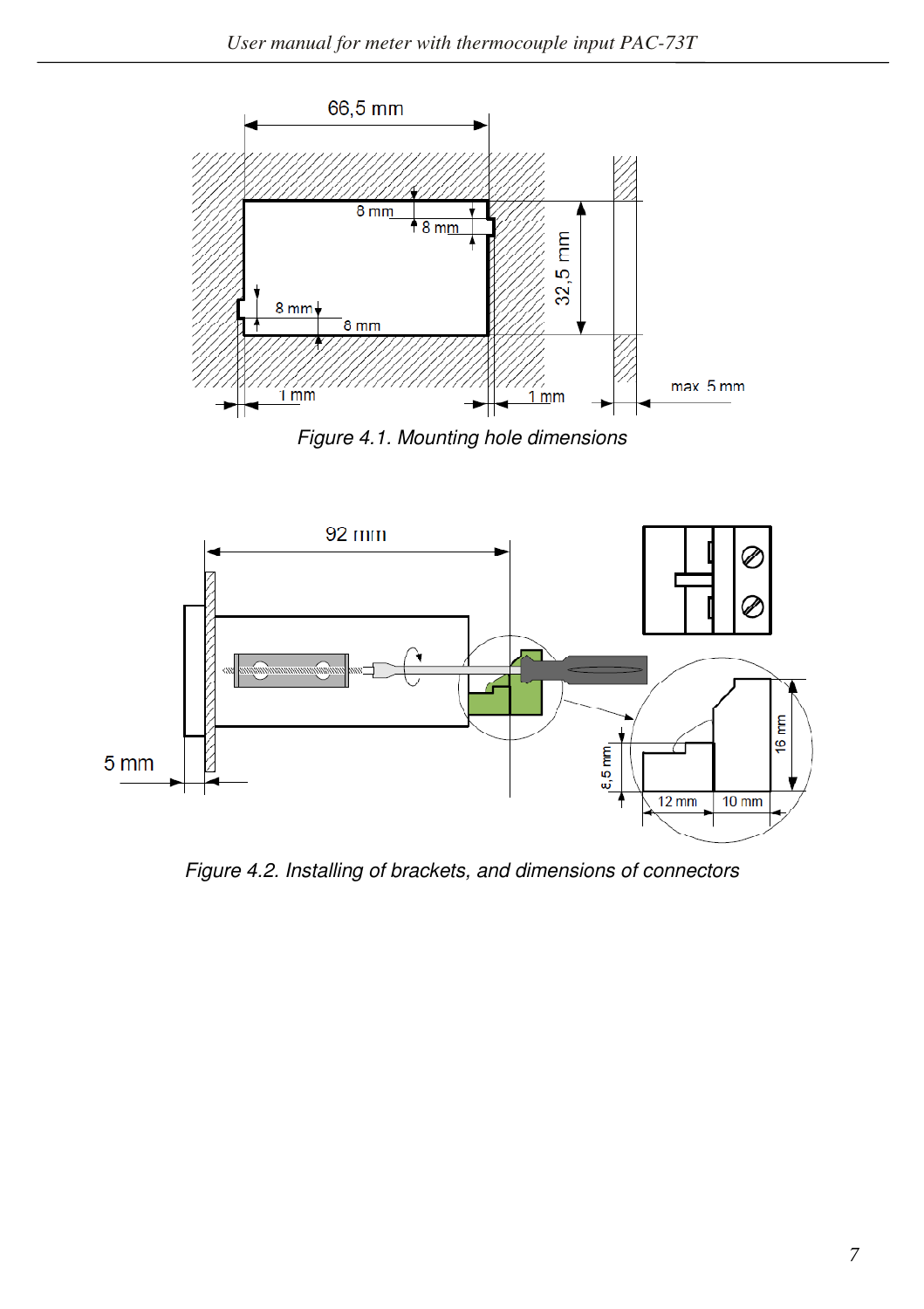

*Figure 4.3. Minimum distances when assembly of a number of units* 

# *4.3. CONNECTION METHOD*

## *Caution*

- Installation should be conducted by qualified personnel. During installation all available safety requirements should be considered. The fitter is responsible for executing the installation according to this manual, local safety and EMC regulations.

- The unit is not equipped with an internal fuse or power supply circuit breaker. Because of this an external time-delay cut-out fuse with minimal possible nominal current value must be used (recommended bipolar, max. 2 A) and a power supply circuit-breaker located near the unit. In the case of using a monopolar fuse it must be mounted on the phase cable (L).

- The power supply network cable diameter must be selected in such a way that in the case of a short circuit of the cable from the side of the unit the cable shall be protected against destruction with an electrical installation fuse.

- Wiring must meet appropriate standards and local regulations and laws.

- In order to secure against accidental short circuit the connection cables must be terminated with appropriate insulated cable tips.

- Tighten the clamping screws. The recommended tightening torque is 0.5 Nm. Loose screws can cause fire or defective operation. Over tightening can lead to damaging the connections inside the units and breaking the thread.

- In the case of the unit being fitted with separable clamps they should be inserted into appropriate connectors in the unit, even if they are not used for any connections.

**- Unused clamps (marked as n.c.) must not be used for connecting any connecting cables (e.g. as bridges), because this can cause damage to the equipment or electric shock.**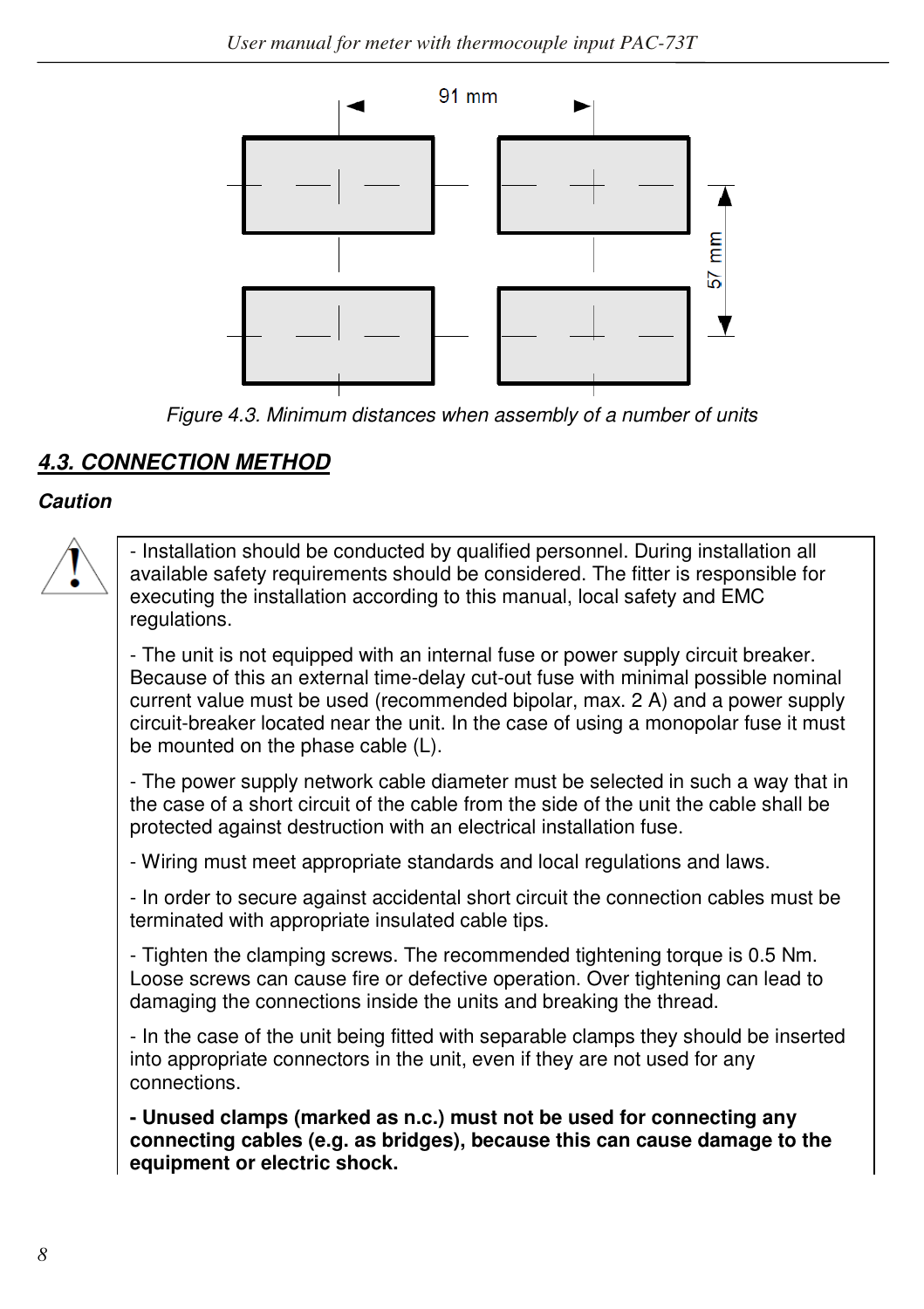

If the unit is equipped with housing, covers and sealing packing, protecting against water intrusion, pay special attention to their correct tightening or clamping. In the case of any doubt consider using additional preventive measures (covers, roofing, seals, etc.). Carelessly executed assembly can increase the risk of electric shock.

- After the installation is completed do not touch the unit's connections when it is switched on, because it carries the risk of electrical shock.

#### **Due to possible significant interference in industrial installations appropriate measures assuring correct operation of the unit must be applied. To avoid the unit of improper indications keep recommendations listed below.**

- Avoid common (parallel) leading of signal cables and transmission cables together with power supply cables and cables controlling induction loads (e.g. contactors). Such cables should cross at a right angle.
- Contactor coils and induction loads should be equipped with anti-interference protection systems, e.g. RC-type.
- Use of screened signal cables is recommended. Signal cable screens should be connected to the earthing only at one of the ends of the screened cable.
- In the case of magnetically induced interference the use of twisted couples of signal cables (so-called "spirals") is recommended. The spiral (best if shielded) must be used with RS-485 serial transmission connections.
- In the case of interference from the power supply side the use of appropriate antiinterference filters is recommended. Bear in mind that the connection between the filter and the unit should be as short as possible and the metal housing of the filter must be connected to the earthing with largest possible surface. The cables connected to the filter output must not run in parallel with cables with interference (e.g. circuits controlling relays or contactors).

Connections of power supply voltage and measurement signals are executed using the screw connections on the back of the unit's housing.



*Figure 4.4. Method of cable insulation replacing and cable terminals*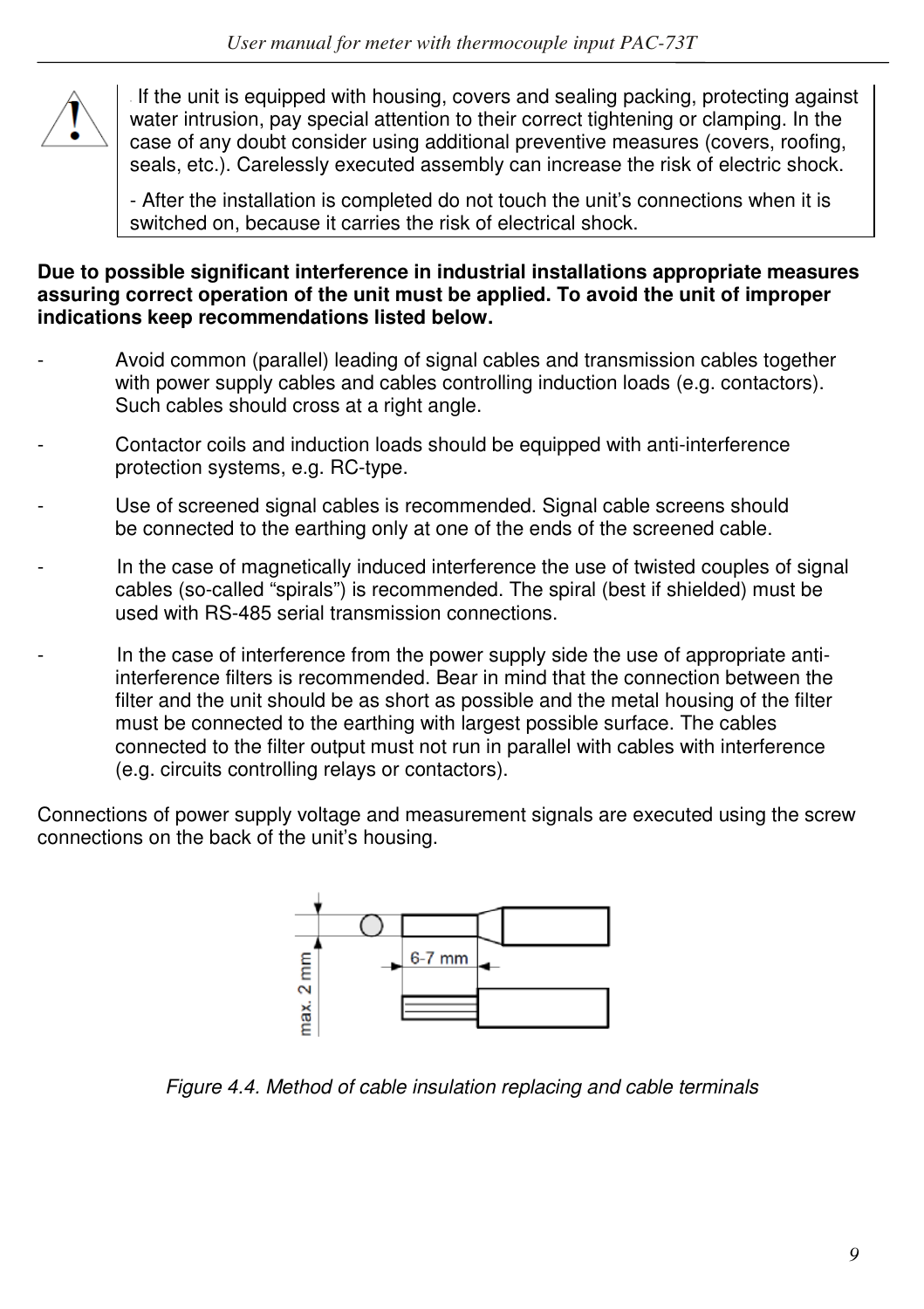

*Figure 4.5. Terminals description (relay outputs)*



*Figure 4.6. Terminals description (OC-type outputs)*



 **All connections must be made while power supply is disconnected!**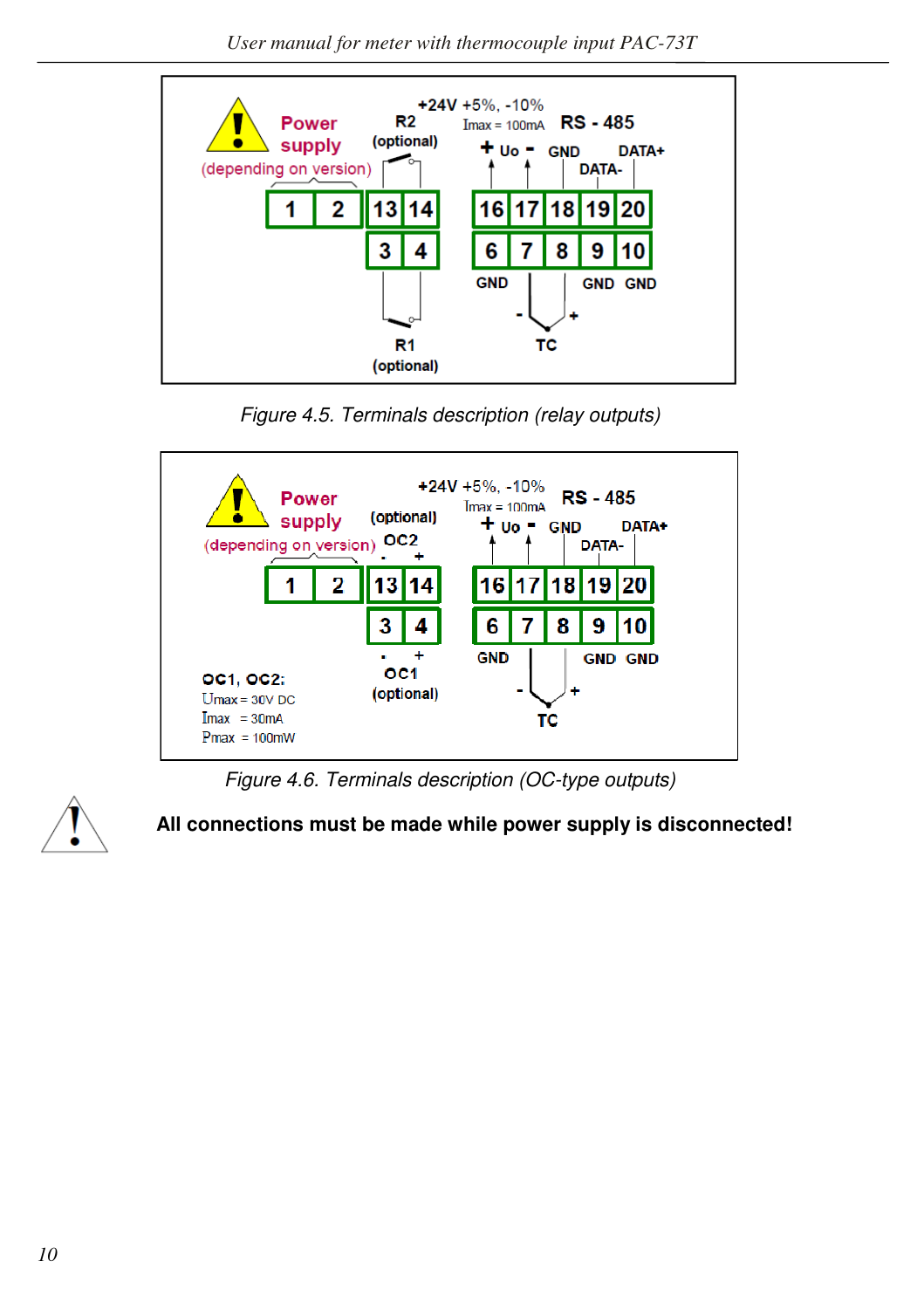

*Figure 4.7. Connection of power supply and relays* 



**Contacts of relay outputs are not equipped with spark suppressors. While use the relay outputs for switching of inductive loads (coils, contactors, power relays, electromagnets, motors etc.) it is required to use additional**  suppression circuit (typically capacitor 47 nF/min. 250 V<sub>AC</sub> in series with **100R/5 W resistor), connected in parallel to relay terminals or (better) directly on the load. In consequence of using the suppression circuit, the level of generated electromagnetic disturbances is lower, and the life of relay contacts rises.**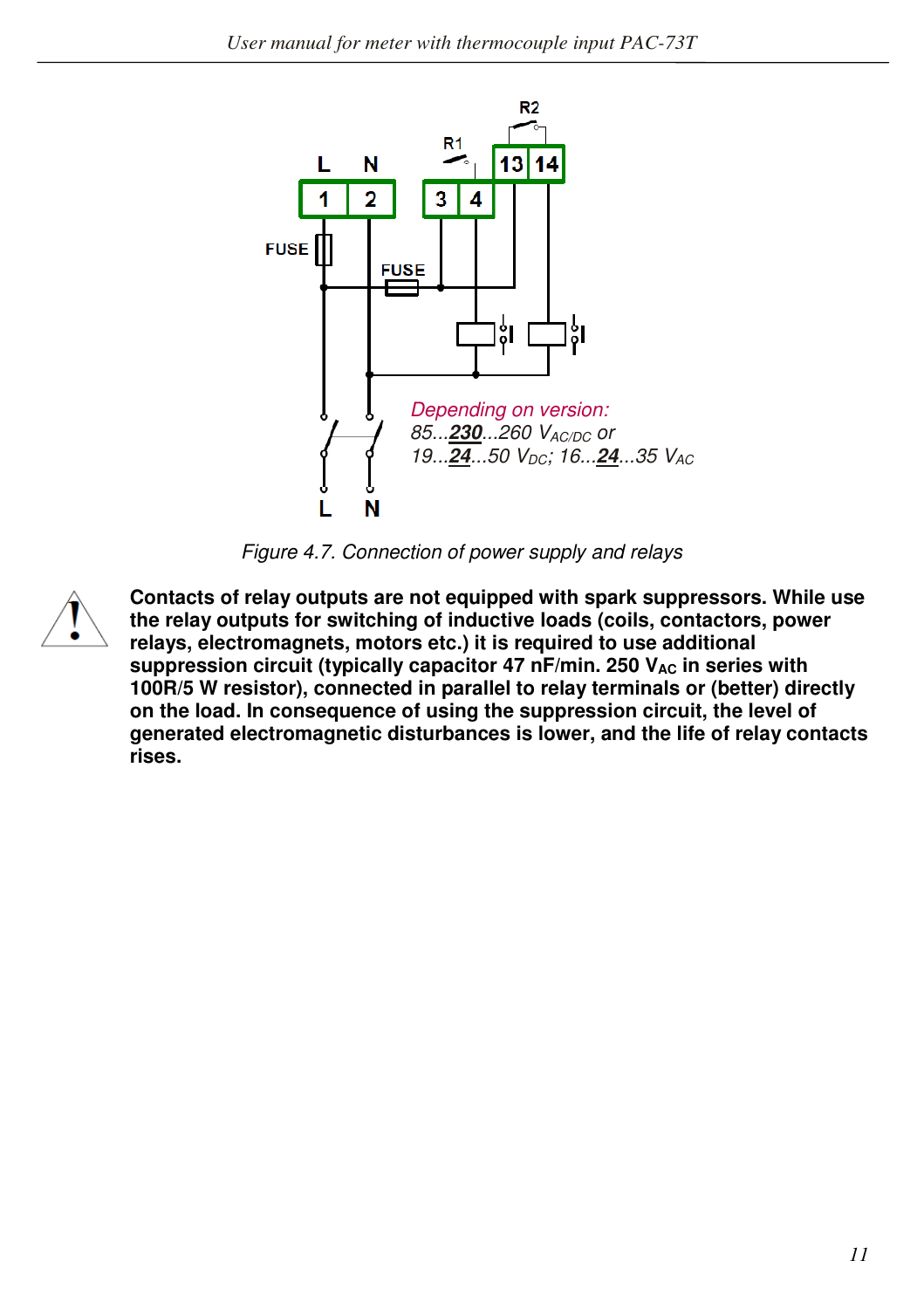

*Figure 4.8. Examples of suppression circuit connection: a) to relay terminals; b) to the inductive load* 



*Figure 4.9. Example of OC-type outputs connection*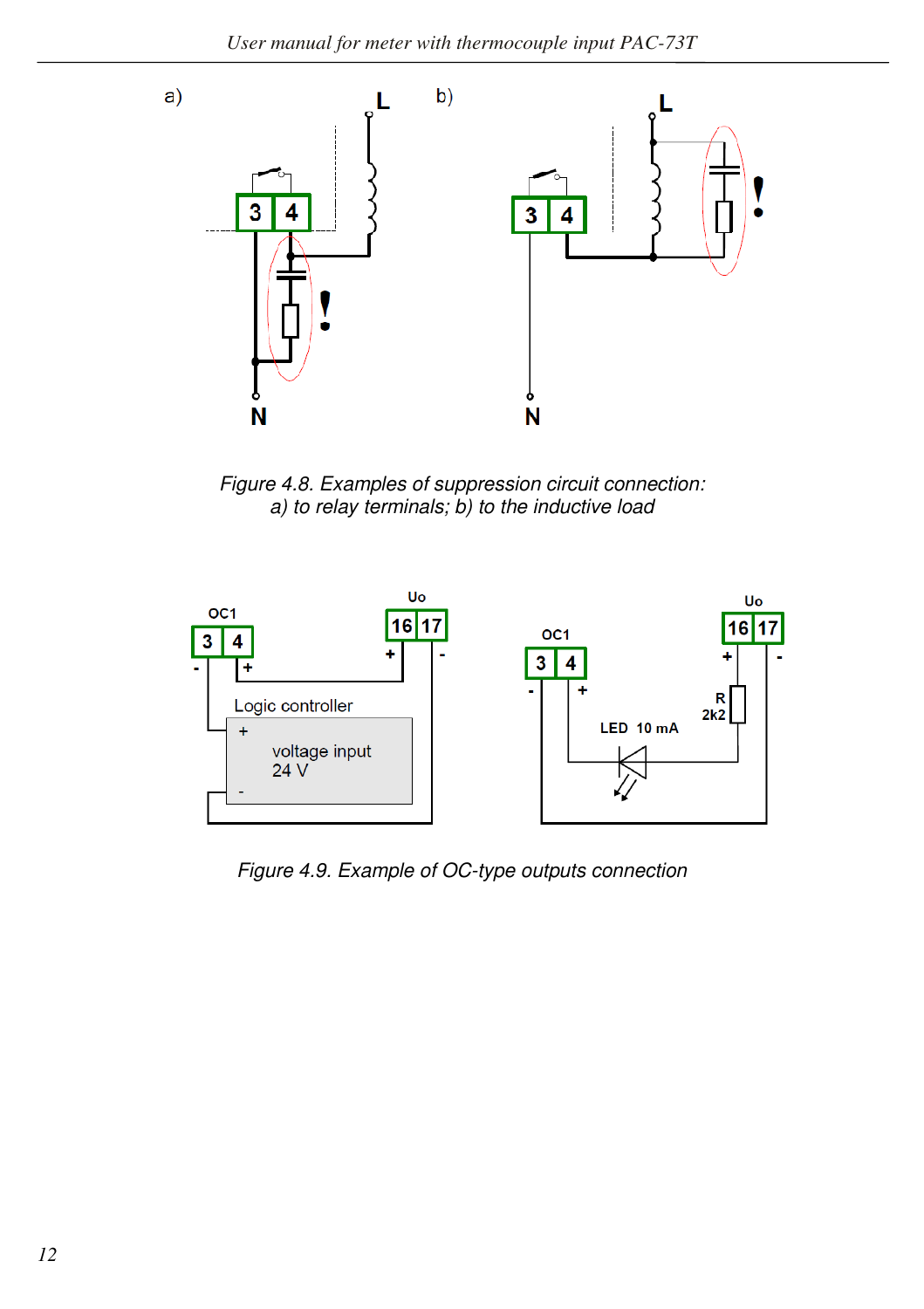# *4.4. MAINTENANCE*

The unit does not have any internal replaceable or adjustable components available to the user. Pay attention to the ambient temperature in the room where the unit is operating. Excessively high temperatures cause faster ageing of the internal components and shorten the fault-free time of unit operation.

In cases where the unit gets dirty do not clean with solvents. For cleaning use warm water with small amount of detergent or in the case of more significant contamination ethyl or isopropyl alcohol.



Using any other agents can cause permanent damage to the housing.



Product marked with this symbol should not be placed in municipal waste. Please check local regulations for disposal and electronic products.

# *5. FRONT PANEL DESCRIPTION*



## *Symbols and functions of push-buttons:*



Symbol used in the manual: **[ESC/MENU]**

Functions:

- Enter to main menu (press and hold by at least 2 sec.)
- Exit the current level and Enter to previous menu (or measure mode)
- Cancel the changes made in parameter being edited



• Confirmation of changes made in parameter being edited



Symbol used in the manual: **[^] [v]**  Functions:

- Change of the present menu,
- Modification of the parameter value,
- Change of the display mode.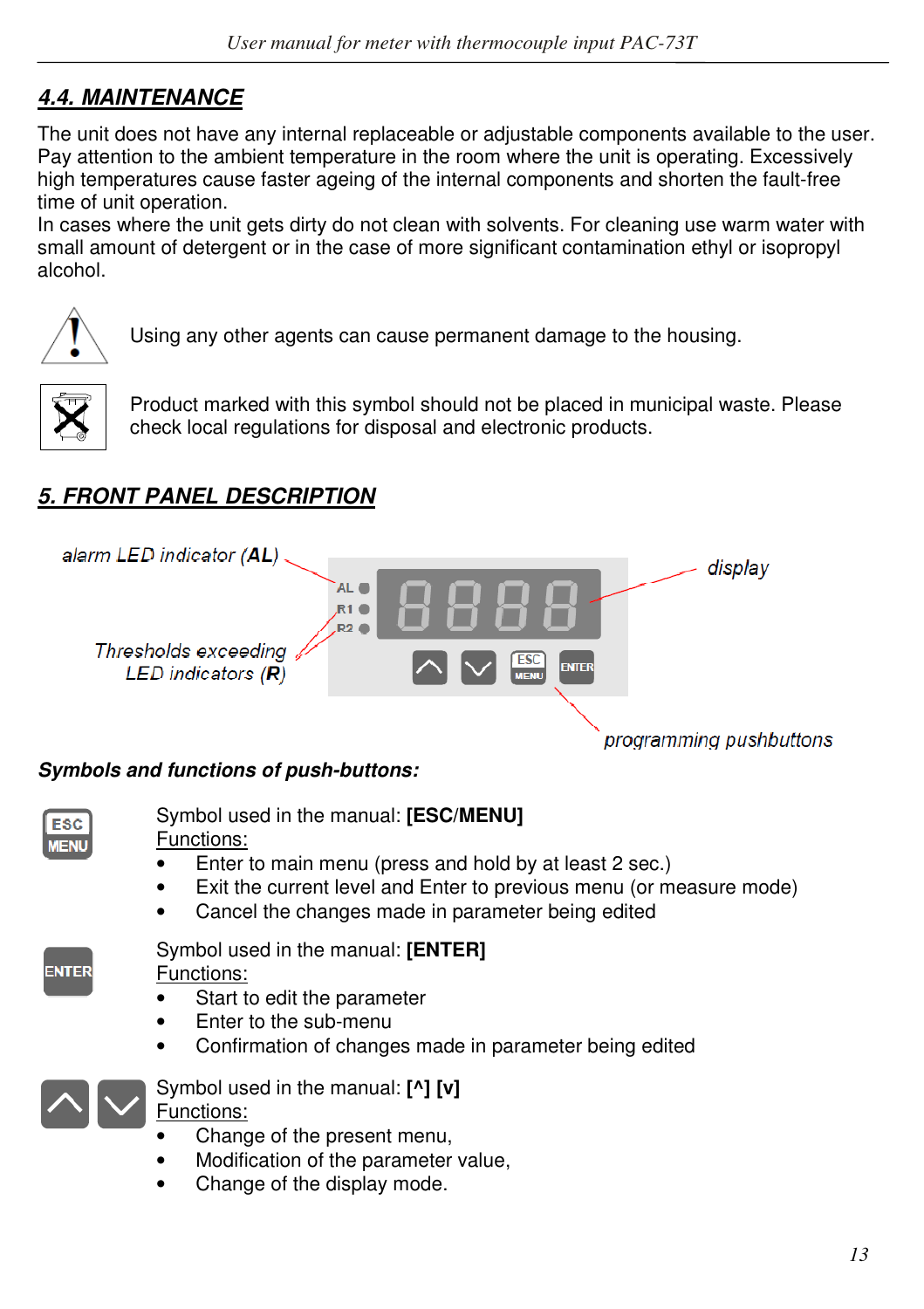# *6. PRINCIPLE OF OPERATION*

After turning the power supply on, device ID and software version are showed on the display, next the controller goes to the measurement mode.

## *6.1. MEASUREMENT MODE*

In the measure mode the measurement results, are displayed on the display. If the result of measurement exceeds the **permissible measurement range**, warning **"-Hi-"** or **"-Lo-"** is displayed rather than calculated result, depends on exceeded value.

In the measurement mode user can check main thresholds values. After pressing **[^]** or **[v]**  button, name of the threshold (e.g. **"rEL1"**) and his value will be displayed on the display in alternating mode. If **[^]** or **[v]** will be pressed in 5 sec again, the next threshold will be displayed, else the device comes back to the measurement mode. If a *free access* is enabled (see description of *"SECu" menu*), user can change the value of particular threshold pressing button **[ENTER]** (see: *PARAMETERS EDITION*).

All accessible parameters can be changed by entering the menu (see: *DEVICE*  **PROGRAMMING**). Use the local keyboard or the remote controller to do it. (Note: all parameters can be remote changed via RS-485 interface).



Configuration of the device (via menu or RS-485 interface) **do not stops measures.**

# *6.2. DETECTION OF THE PEAK VALUES*

The **PAC-73T** controller is equipped with peaks detection function. It can detect a peaks of the input signal and display their values. Presets connected with this function are placed in **"HOLd"**  menu (see description of *"HOLd" menu*). The detection of the peak can be done if the measured signal raises and drops of value at least equal to parameter **"PEA"**. Detected peaks are displayed during the time defined by parameter **"timE"**. If a new peak will be detected while one is displayed, this new peak will be displayed and display time counter will be cleared (Figure 6.1). If no peaks are detected while time **"timE"** elapses**,** device starts to show the current value of input signal again.

The relays/LEDs can be controlled depend on the current value of input signal or the peak value (see *"HOLd" menu*).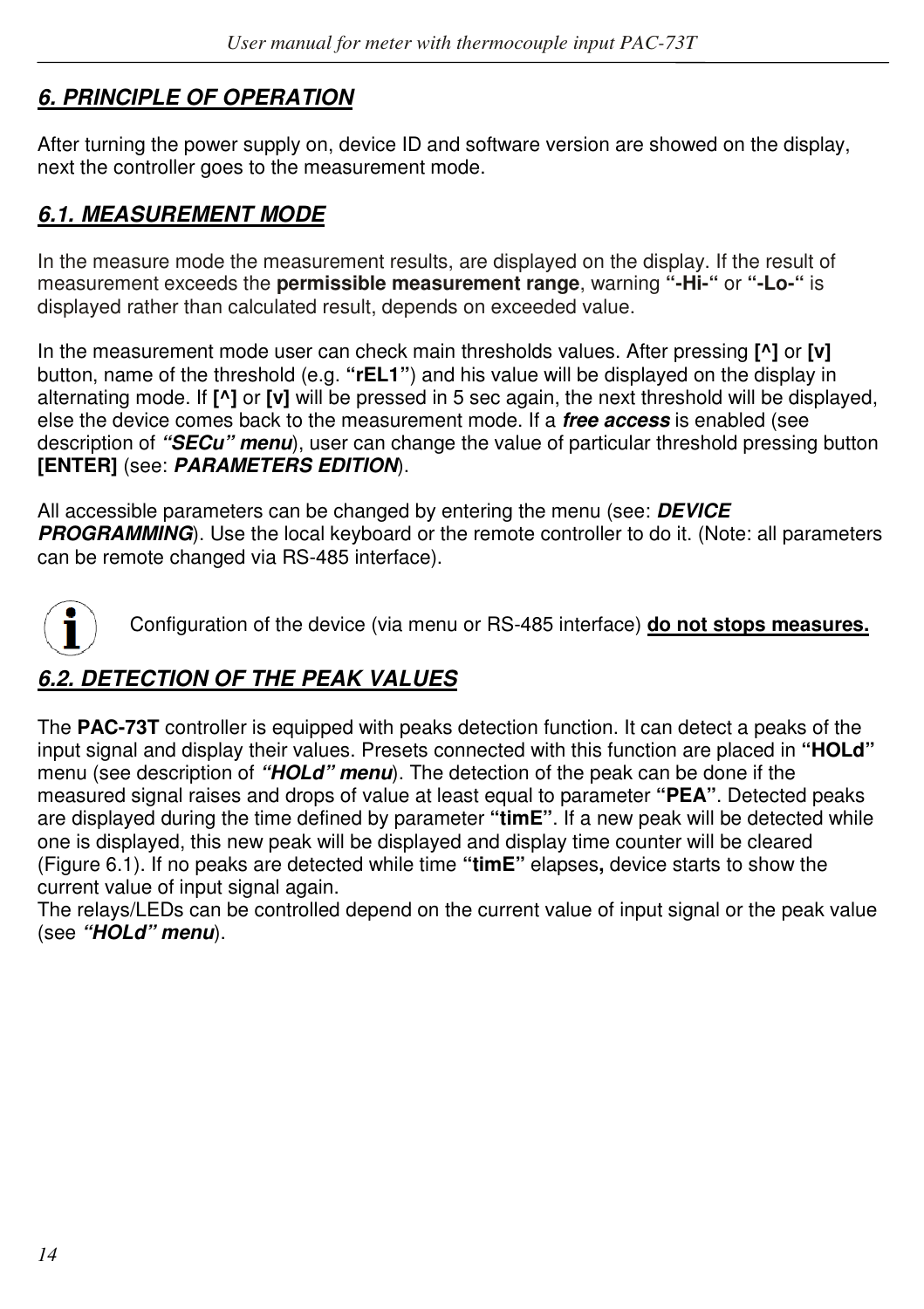measure



*Figure 6.1. Process of peaks detection* 

# *6.3. CONTROL OF THE RELAY OUTPUTS*

The control of the object (measured signal) is realized via relay outputs. Front panel LEDs named "**R**" indicates the state of particular relay output.



If device is not equipped with one or more relay outputs, menus refer to this relays are available, but apply to LED indicators only. In such case LEDs indicates exceeding of particular thresholds.

Modes of the control can be changed depend on the values of parameters **"SEtP"**, **"SEt2", "HYSt"**, **"modE"**, **"t on"**, **"toFF"**, **"unit"** and **"AL".** Depend on **"modE"** parameter, relays can be not used or controlled over one or two thresholds values.

If one threshold is used (Figure 6.2) the relay can be turned on (**"modE"** = **"on"**) or off (**"modE"** = **"oFF"**) when the input signal value is contained in *zone A.* If two thresholds are used (Figure 6.3) the relay will be turned on when value of input signal is contained in *zone A*  ("**modE"** = "in") or *zone B* ("modE" = "out") and turned off if the signal is contained in the second one.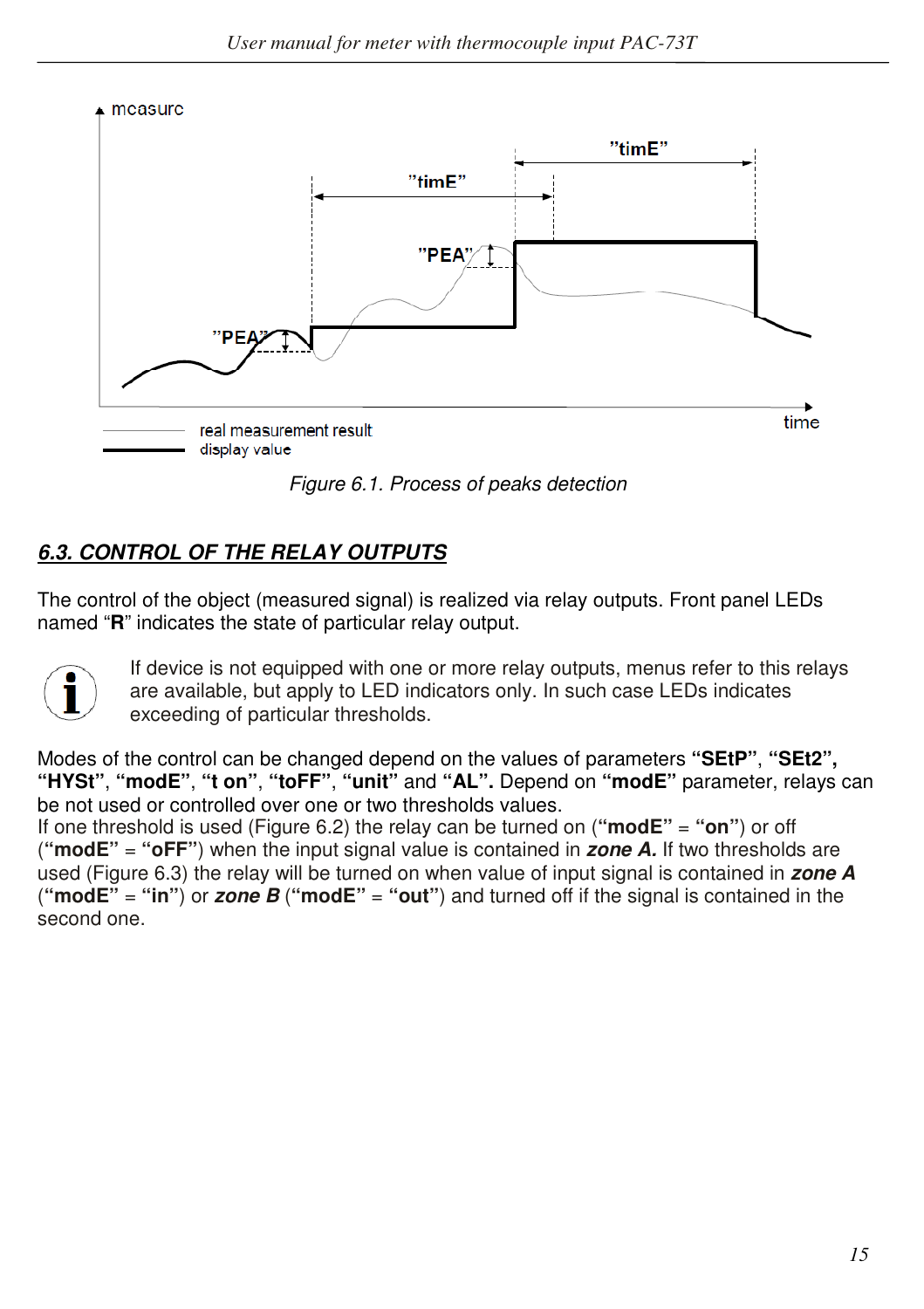

*Figure 6.2. One threshold control of the relay/LED outputs* 



*Figure 6.3. Two thresholds control of the relay/LED outputs* 



The relay outputs and LEDs (named **R**) can be controlled depend on both - the current value and the peak value (when peak detection is active) of the input signal.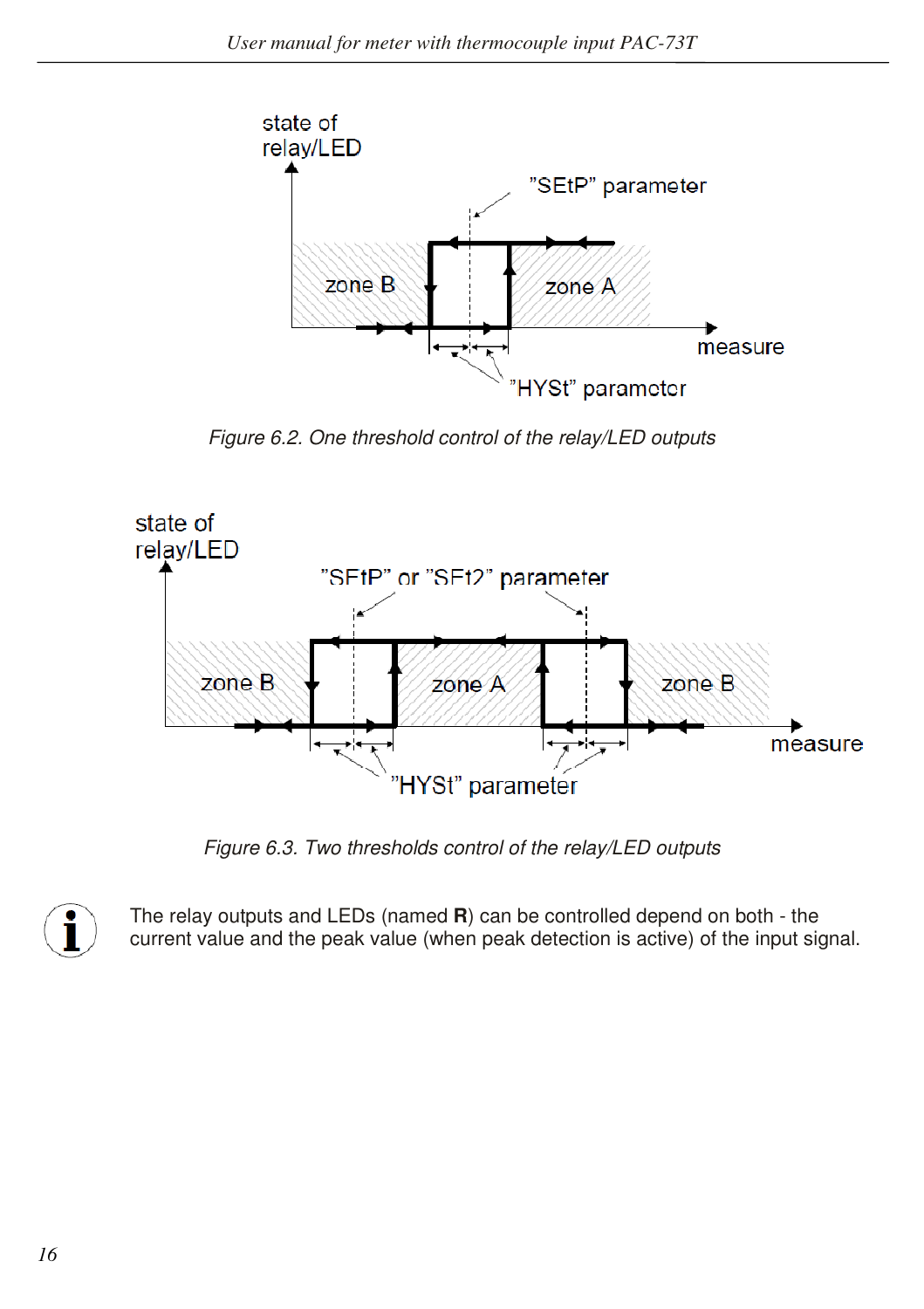## *6.3.1. One threshold mode*

Figure 6.4 presents the principle of relay outputs operation for one threshold mode, and an example values of other parameters.



*Figure 6.4. Principle of LED/relay output operation for one threshold mode*

Parameter **"SEtP"** sets a **threshold** of the relay, and parameter **"HYSt"** sets a **hysteresis** of the relay (Figure 6.4 a). The relay can change his state **only** when input value exceeds (over or under) **border value** and  $t_A$ ,  $t_B$ ,  $t_C$ ,  $t_D$  times (Figure 6.4) are bigger than the time defined by parameters **"t on"**, **"toFF"** and **"unit"**. *Border values* means values equal *threshold+hysteresis* and *threshold-hysteresis* respectively.

If **"t on"** and **"toFF"** parameters are set to "0", then the relay state will be changed **as soon** as input value exceeds any of the *border values* (see points A and C, Figure 6.4 a, b, c).

If values of **"t on"** or/and **"toFF"** are positive, then relay state will be turned on if the input value exceeds the **border values** and stay bigger (or lower) during at least "t on" (see points B<sub>ON</sub>, DON, Figure 6.4 a, d, e). Similarly, the relay will be turned off if time **"toFF"** elapse since the input signal value exceeds any of the **border values** (see points B<sub>OFF</sub>, D<sub>OFF</sub>, Figure 6.4 a, d, e).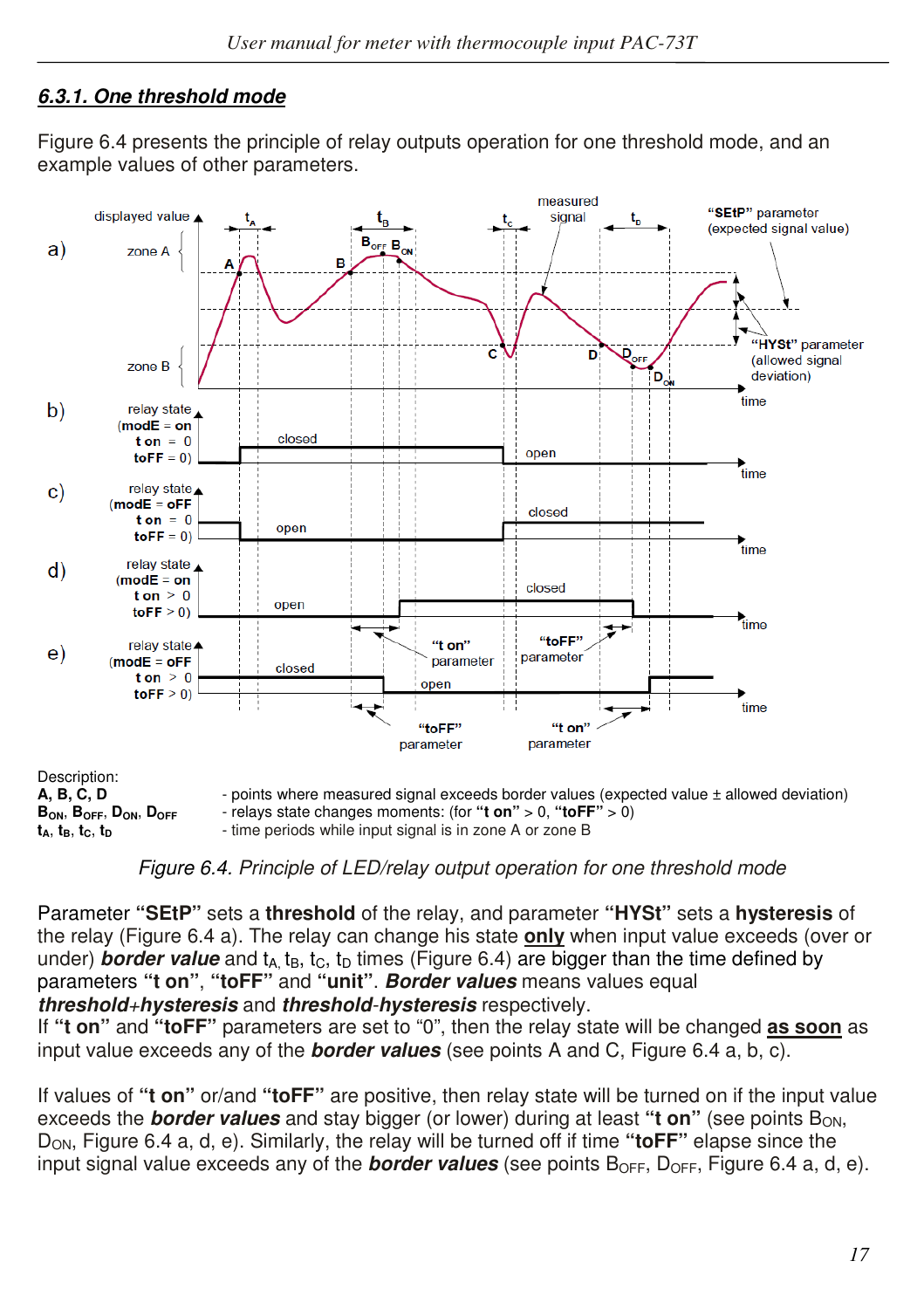If t<sub>A</sub>, t<sub>B</sub>, t<sub>C</sub> or t<sub>D</sub> (when input signal stay in *zone A* or *zone B*) are lower than parameters "**t on**" or **"toFF"**, the relay will not change his state (see points A and C, Figure 6.4 a, d, e). The state of relay output while the input value exceeds the *border values* (points A, B, C, D) is described by parameter **"modE".** The relay can be turned on (**"modE"** = **"on"**), or turned off (**"modE"** = **"oFF"**) when input signal value is contained in *zone A* (Figure 6.4 a). The parameter **"AL"** allow user to set the relay output behaviour in critical situations (e.g. Input values exceeds *permissible measurement range*)*.* User can select that the relays will be turned on, turned off, or not changed in critical situations.

All parameters connected with relay outputs are described in paragraph *"rEL1" menu.*



#### *6.3.2. Two thresholds mode*

*Figure 6.5. Principle of LED/relay output operation for two thresholds mode*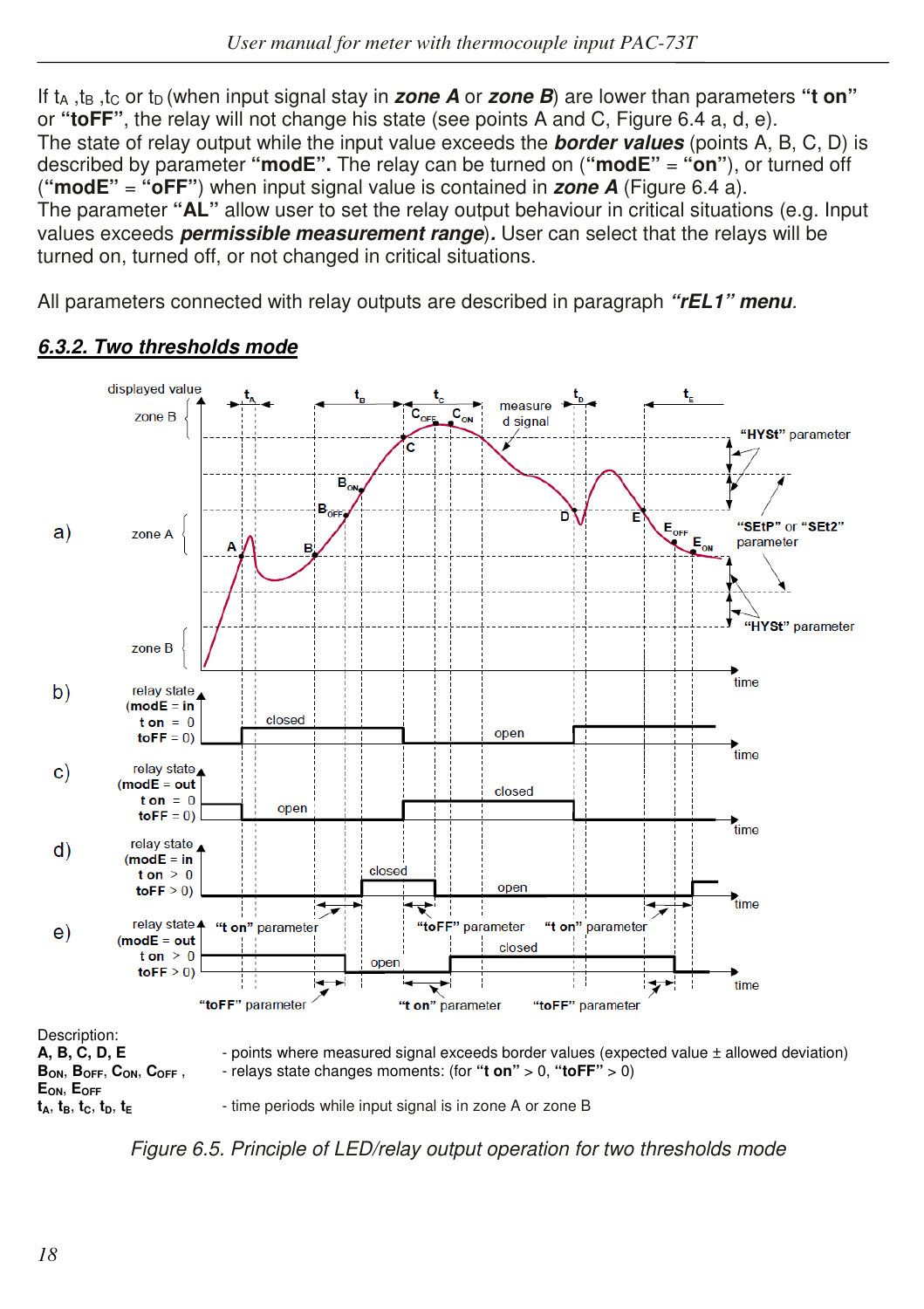Figure 6.5 presents the principle of relay outputs operation for two thresholds mode, and an example values of other parameters. In this mode parameter **"SEt2"** is accessible in common with **"SEtP"**, this parameter describes a second threshold of the relay output. The parameters **"HYSt"**, **"modE"**, **"t on"**, **"toFF"**, **"unit"** and **"AL"** are connected with both **"SEtP"** and **"SEt2"** thresholds. While the controlling process, the relay output changes his state depends of both **"SEtP"** and **"SEt2"** thresholds in similar way as it was described in one threshold mode. If two threshold mode is used, **"modE"** parameter defines state of the relay output when the input value occurs in a particular zone defined by *border values* of both **thresholds**. The relay can be turned on if the input value is contained in *zone A* (**"modE"** = **"in"**) or *zone B*  (**"modE"** = **"out"**) and turned off if it is contained in the second one (Figure 6.5).



The sequence of thresholds **"SEtP"** and **"SEt2"** can be set in any order, due to the control of relay outputs is done depend on difference between thresholds values (**zone A** ) and outside of threshold values (**zone B**).

# *7. DEVICE PROGRAMMING*

The device menu allow user to set all parameters connected to operation of measurement input, control modes, critical situations behaviour, communication via RS-485 and access settings. The meaning of the particular parameters is described in paragraph *MENU DESCRIPTION*.

Some of the parameters can be accessed without menu entering (quick view mode). After pressing **[^]** or **[v]** button, name of the threshold (e.g. *"***rEL1"**) and his value will be displayed on the display in alternating mode. If **[^]** or **[v]** will be pressed in 5 sec again, the next threshold will be displayed, else the device comes back to the measurement mode. If a *free access* is enabled (see description of *"SECu" menu*), user can change the value of particular threshold pressing button **[ENTER]** (see: *PARAMETERS EDITION*).



If particular parameter has been changed and confirmed in quick view mode, its new value is displayed in alternating mode with parameter name by few seconds. Confirmed changes may be checked or user can switch viewed parameter pressing **[^]** or **[v]** button.

# *7.1. PROGRAMMING MENU*

To enter main menu (being in the measurement mode) operator must to press and hold at least 2 sec. **[ESC/MENU]** button.

If the user password is defined (see parameter **"Scod"**, menu *"SECU"*), operator have to enter correct one before proceeding to menu options. Entering of the passwords is similar to the edition of numeric parameters (see: **PARAMETERS EDITION**) however presently editing digit is showed only on the display, other digits are replaced by "-" sign.

After entering of last digit of the password first menu position will be displayed (if the password is correct) or warning "**Err**" in other case.



Pay attention when device parameters are being changed. If it is possible, turn off controlled installation (machine).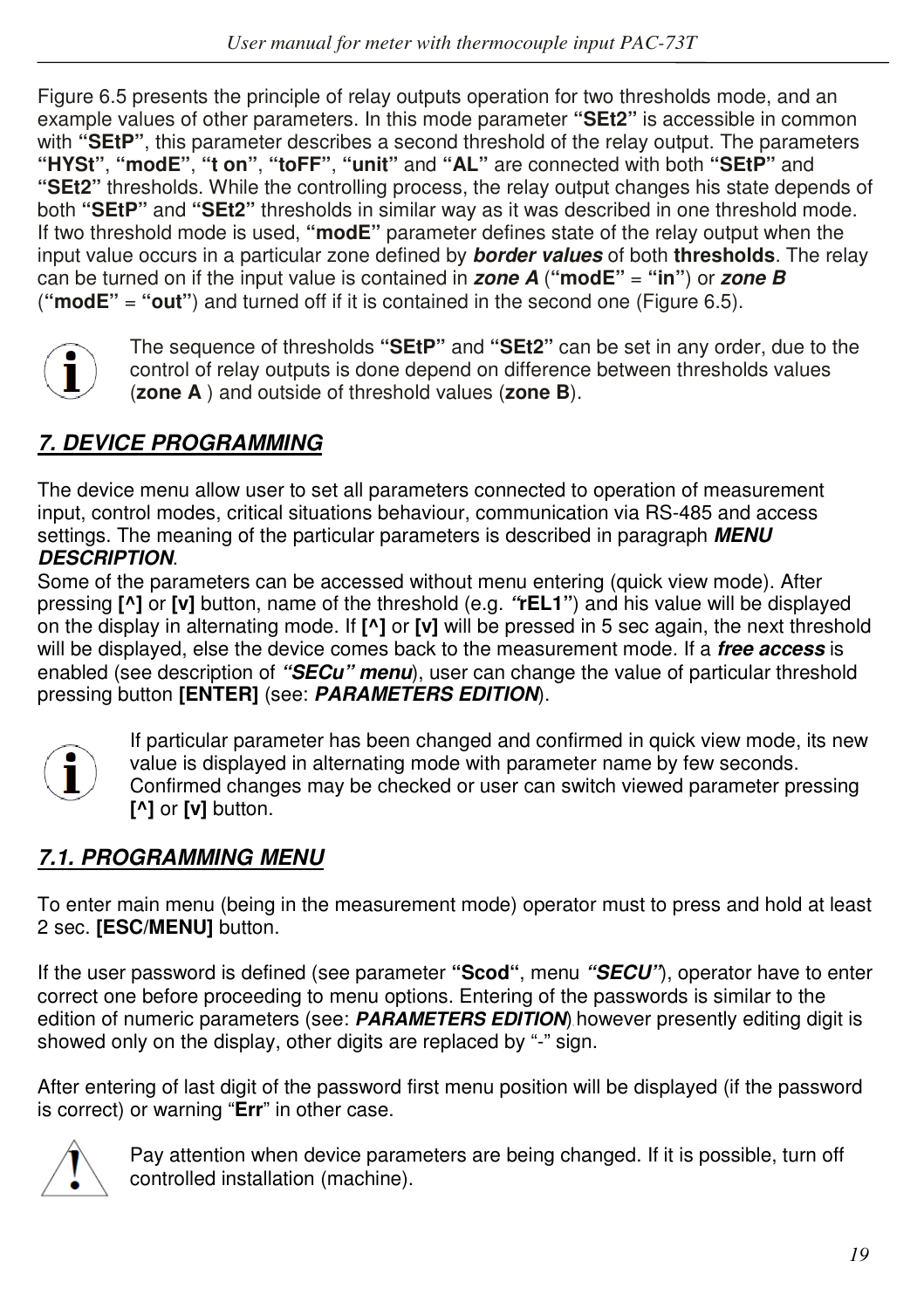## *Functions of the buttons while sub-menu and parameters choice:*



Selection of sub-menu or parameter for editing. Name of selected item (sub-menu or parameter) is displayed.

**NTER** 

Operation of **[ENTER]** button depend on present menu position:

- if the name of some sub-menu is displayed enter this sub-menu; name of the first parameter (or next level sub-menu) is displayed.
- if the name of some parameter is displayed enter the edition of this parameter; present value of the parameter is displayed.



**[ESC/MENU]** button allow user to exit present menu level and goes to upper level menu (or measurement mode).



After about 1 min. since last use of the buttons, device exits the menu mode and returns to the measurement mode (only if no parameters are in editing mode).

# *7.2. PARAMETERS EDITION*

To start edition of any parameter user should select name of desired one using **[^] [v]** buttons and then press **[ENTER]**.

## *7.2.1. Numeric parameters (digit change mode)*

Numerical parameters are displayed as decimal numbers. The mode of its new value entering depends on chosen edit method (see parameter "**Edit**").

In mode "by digit" ("**Edit**"="**dig**") pressing one of the keys **[^]** or **[v]** causes change of current position (flashing digit) or the sign (+/-). Short pressing of the **[ENTER]** button causes change of the position (digit).

Press **[ENTER]** at least 2 seconds to accept the changes, after that question **"SEt?"** is displayed, and user must to confirm (or cancel) the changes. To conform changes (and story it in EEPROM) press **[ENTER]** button shortly after **"SEt?"** is displayed. To cancel the changes press **[ESC]** button shortly after **"SEt?"** is displayed. After that device returns to the menu.

## *7.2.2. Numeric parameters (slide change mode)*

In "slide change" mode ("**Edit**"="**Slid**"), buttons **[^]** and **[v]** has different functions.

To increase edited value press (or press and hold) **[^]** button only, the increasing became quickest as long as button **[^]** is pressed. To slow down the increasing, button **[v]** can be used. If **[v]** is pressed shortly (and button **[^]** is still pressed), increasing slow down for a moment only, if **[v]** is pressed and held while button **[^]** is still pressed the increasing slow down and will be kept on lower speed.

To decrease edited value press (or press and hold) **[v]** button only. The decreasing became quickest as long as button **[v]** is pressed. To slow down the decreasing, button **[^]** can be used. If **[^]** is pressed shortly (and button **[v]** is still pressed), decreasing slow down for a moment only, if **[^]** is pressed and held while button **[v]** is still pressed the decreasing slow down and will be kept on lower speed.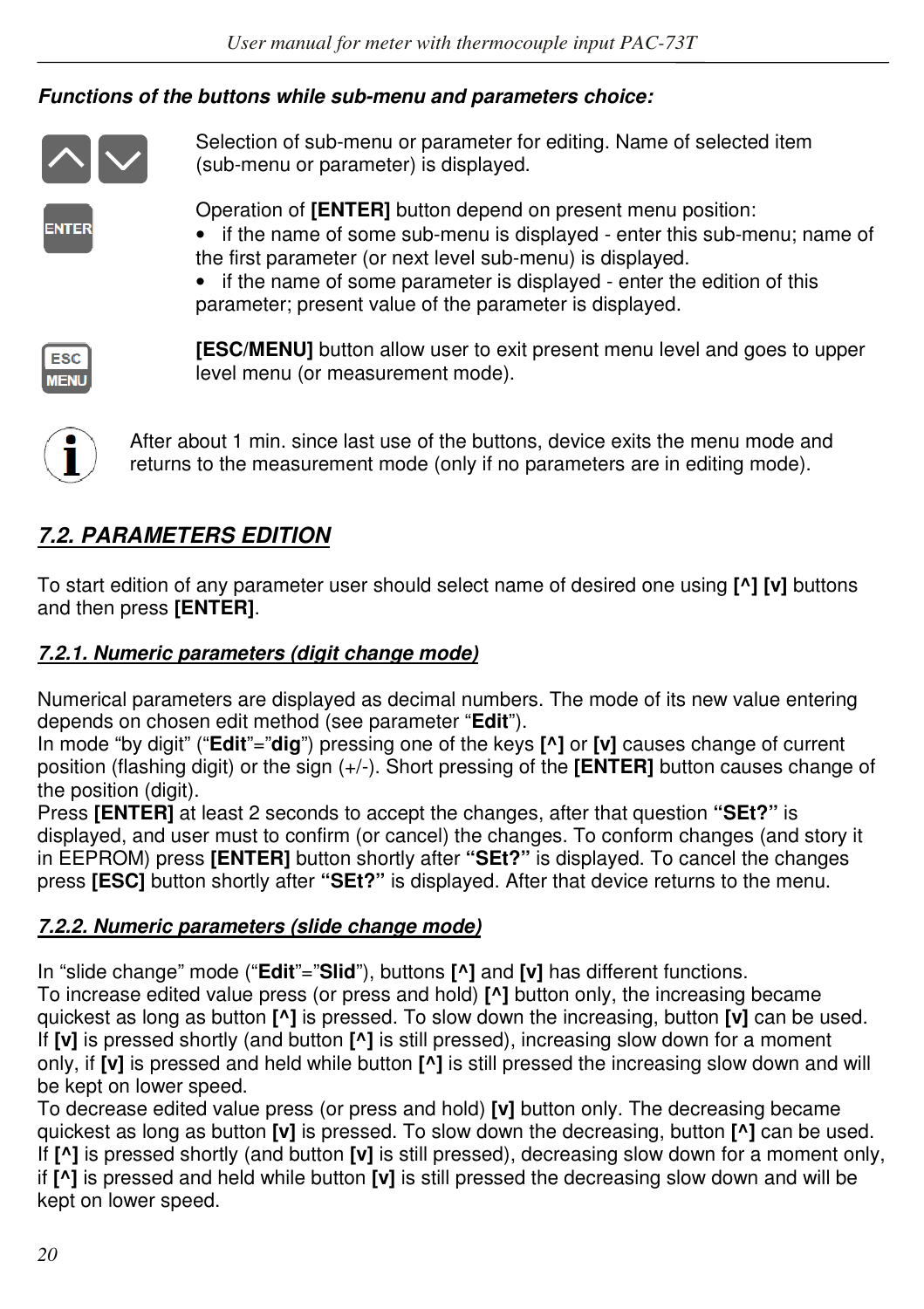Press **[ENTER]** at least 2 seconds to accept the changes, after that question **"Set?" is**  displayed, and user must to confirm (or cancel) the changes. To conform changes (and story it in EEPROM) press **[ENTER]** button shortly after **"SEt?"** is displayed. To cancel the changes press **[ESC]** button shortly after **"SEt?"** is displayed. After that device returns to the menu.

## *7.2.3. Switch parameters ("LIST" type)*

Switch parameters can be described as a sets of values (a lists) out of which only one of the options available on the list can be selected for the given parameter. Options of switching parameter are selected using **[^]**, **[v]** keys.

Short pressing of **[ENTER]** causes in displaying of the acknowledge question (**"SEt?"**). If key **[ENTER]** is pressed again, the changes are accepted, stored in EEPROM end the edition process finished. Pressing the key **[ESC]** after **"SEt?"** causes in cancelling of made changes and returning to menu.

#### *Functions of buttons when editing numeric and switching parameters:*



button is pressed again (while **"SEt?"** is displayed) the new value of the parameter is stored in EEPROM memory.

ESC **WEN** 

Pressing this button operator can cancel the changes done up to now (if they were not approved by **[ENTER]** button after the **"SEt?"** ask) and come back to menu

# *7.3. MENU DESCRIPTION*

**"- - - -"** - password checking. If some password different from "**0000**" is set, then every enter to main menu follows the entering of password. If entered password is correct then first menu position will be displayed else warning "**Err**", and unit returns to measurement mode.



Due to problem with direct displaying of "**m**" and "**K**" letters, they are exchanged with special signs " $\bar{p}$  " for "m" and " $\bar{p}$  " for "K" respectively. However, in user manual letters "**m**" and "**K**" are used to make it more readable (example: **"modE", "tc K"**).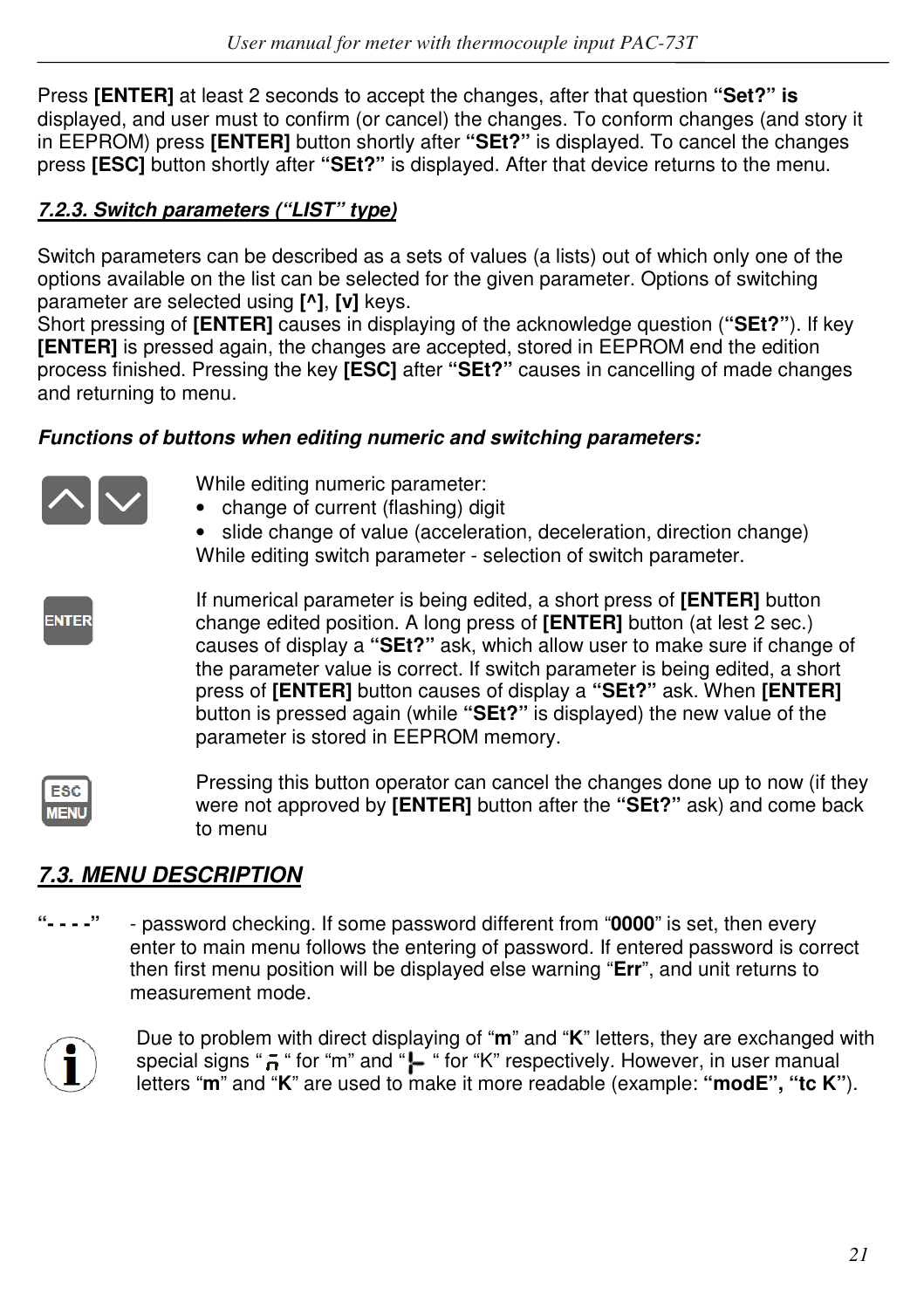## *7.3.1. "rEL1" menu*

This menu allows to configure the operation mode of relays and LEDs marked "**R**" (e.g. "**R1**"). If there are few relay outputs available, then every output has its own configuration menu (e.g. menu "**rEL2**" for relay (LED) "**R2**"). Principle of the relays operation is described in paragraph *CONTROL OF THE RELAY OUTPUTS.* 

- 
- The relay outputs and LEDs (named **R**) can be controlled depend on both - the current value and the peak value (when peak detection is active) of the input signal.
- If device is not equipped with one or more relay outputs, menus refer to this relays are available, but apply to LED indicators only. In such case LEDs indicates exceeding of particular thresholds.
- **"SEtP"**  first threshold of the relay (range -999 ÷ 9999). Negative values can be input by selecting a "-" sign on first digit (to change value use **[^]** and **[v]** buttons). **Threshold is the medium value of relay hysteresis.**
- **"SEt2"**  second threshold of the relay (range -999 ÷ 9999). Negative values can be input by selecting a "**-**" sign on first digit (to change value use **[^]** and **[v]** buttons). This threshold is accessible when **"modE"** parameter is set to **"in"** or **"out"** value. **Threshold is the medium value of relay hysteresis.**
- **"HYSt"**  hysteresis of relay (range 0 ÷ 999). Full hysteresis of the relay is equal to 2x **"HYSt"** parameter. The relay state can change when an input signal is out of **threshold-hysteresis** to **threshold+hysteresis** zone.



Presented parameters should be set to ensure that **"SEtP" + "HYSt", "SEt2" + "HYSt", "SEtP" – "HYSt"** or **"SEt2" – "HYSt"** do not exceeds the measure range. Additionally, in two threshold mode ("**modE**"= "**in**" or "**out**"), the hysteresis for both thresholds must not cover each other (in other case relay can't change his state).

- **"modE"**  relay operation mode:
	- *"noAC"*  the relay is not active (permanent turned off)
	- *"on" -*one threshold mode, the relay is turned **ON** when input signal exceeds **SEtP** + **HYSt** value**,** and is turned off back when the input signal became lower than **SEtP – HYSt**,
	- *"oFF"*  one threshold mode, the relay is turned **OFF** when input signal exceeds **SEtP** + **HYSt** value, and is turned on back when the input signal became lower than **SEtP – HYSt**,
	- *"in"*  two thresholds mode, the relay is turned **ON** when the input signal is bigger than "*lower threshold* + **HYSt**" and lower than "*bigger threshold* – **HYSt**", and turned off when the input signal is contained in the second zone. The *bigger threshold* means bigger one of **"SEtP"** and **"SEt2"** thresholds, the *lower threshold*" means lower one of **"SEtP"** and **"SEt2"** thresholds.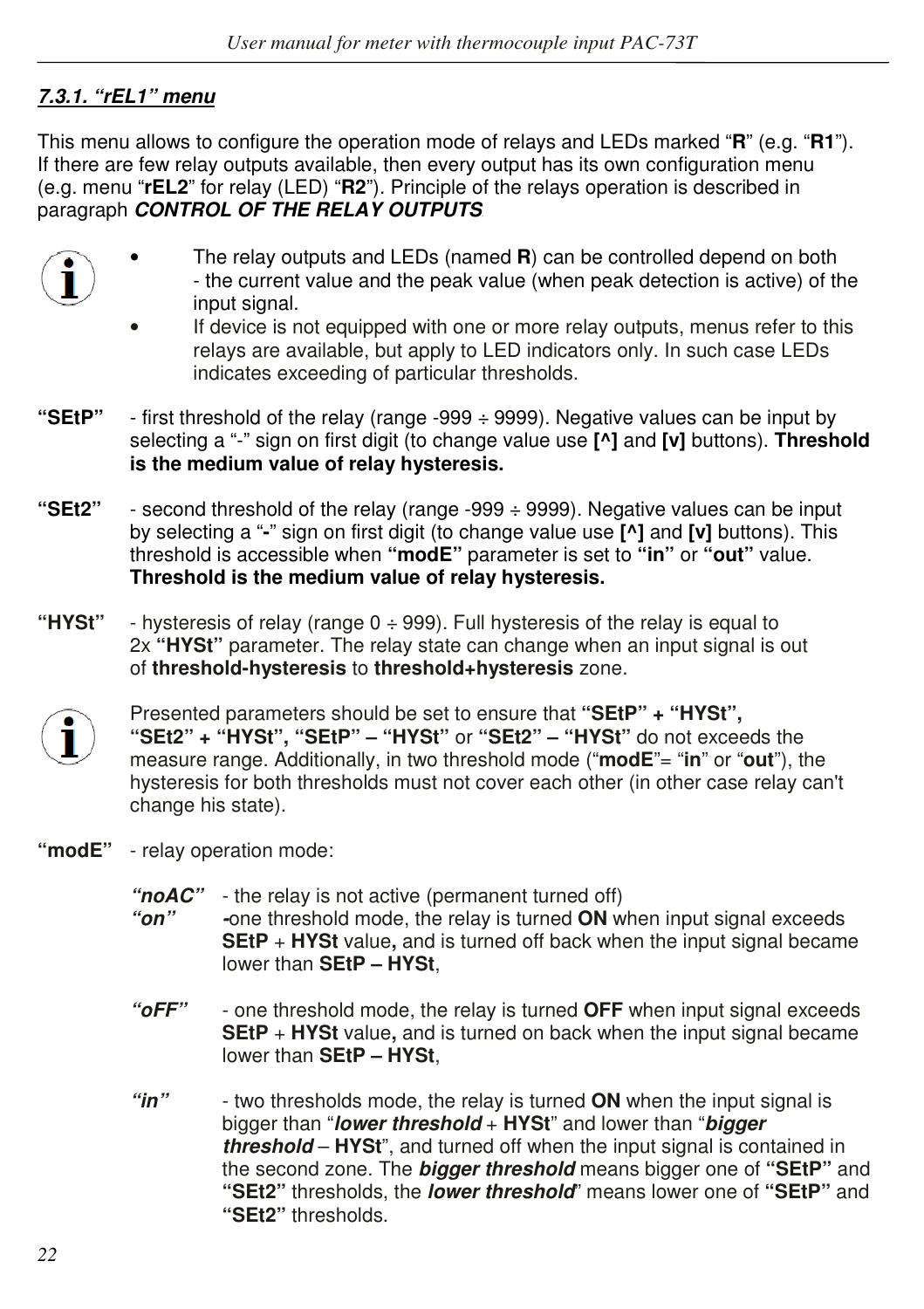- **"out"**  two thresholds mode, relay is turned **ON** when the input value is bigger than **"bigger threshold** + **HYSt"** and lower than "**lower threshold** – **HYSt"**, and turned on when the input signal is contained in the second zone. The **bigger threshold** means bigger one of **"SEtP"** and **"SEt2"**  thresholds, the **lower threshold**" means lower one of **"SEtP"** and **"SEt2"**  thresholds.
- **"modb"** the relay is controlled via RS-485 interface, independently on the input signal.



- When power supply fail, unit do not store relays state selected by RS-485 interface.
- **"t on"**  turn on delay time, the relay is turned on with delay equal **"t on"** if the input value exceeds appropriate **border value** (defined with **threshold** and **hysteresis**), at least **"t on"** time. **"t on"** range 0 ÷ 99.9, defined with 0.1 sec. resolution. Unit of this parameter is set by **"unit"** parameter.
- **"toFF"**  turn off delay time, the relay is turned off with delay equal **"toFF"** if the input value exceeds appropriate **border value** (defined with **threshold** and **hysteresis**), at least **"toFF"** time. **"toFF"** range 0 ÷ 99.9, defined with 0.1 sec. resolution. Unit of this parameter is set by **"unit"** parameter.



If time when the input signal exceeds some border value is shorter than **"t on"** or **"toFF"** time, the relay do not change his state (see paragraph: **CONTROL OF THE** *RELAY OUTPUTS*).

**"unit"** - unit of time for **"t on"** i **"toFF"** parameters. Can be set on one of two values:

 *"min"* - minutes,  *"SEC"* - seconds.

**"AL"** - this parameter defines the relay reaction when some critical situations occurs:

 *"noCH"* - relay do not change his state,

- *"on"*  relay will be turned on,
- *"oFF"*  relay will be turned off.

If parameter **"modE"** is set to **"on"**, **"oFF"**, **"in"** or **"Out"** the "critical situation" means that allowable measurement range is exceeded.

If parameter **"modE"** is set to **"modb"**, the "critical situation" means communication delay (when no data is received) longer than **"mbtO"** parameter (see description: *"rS" menu*).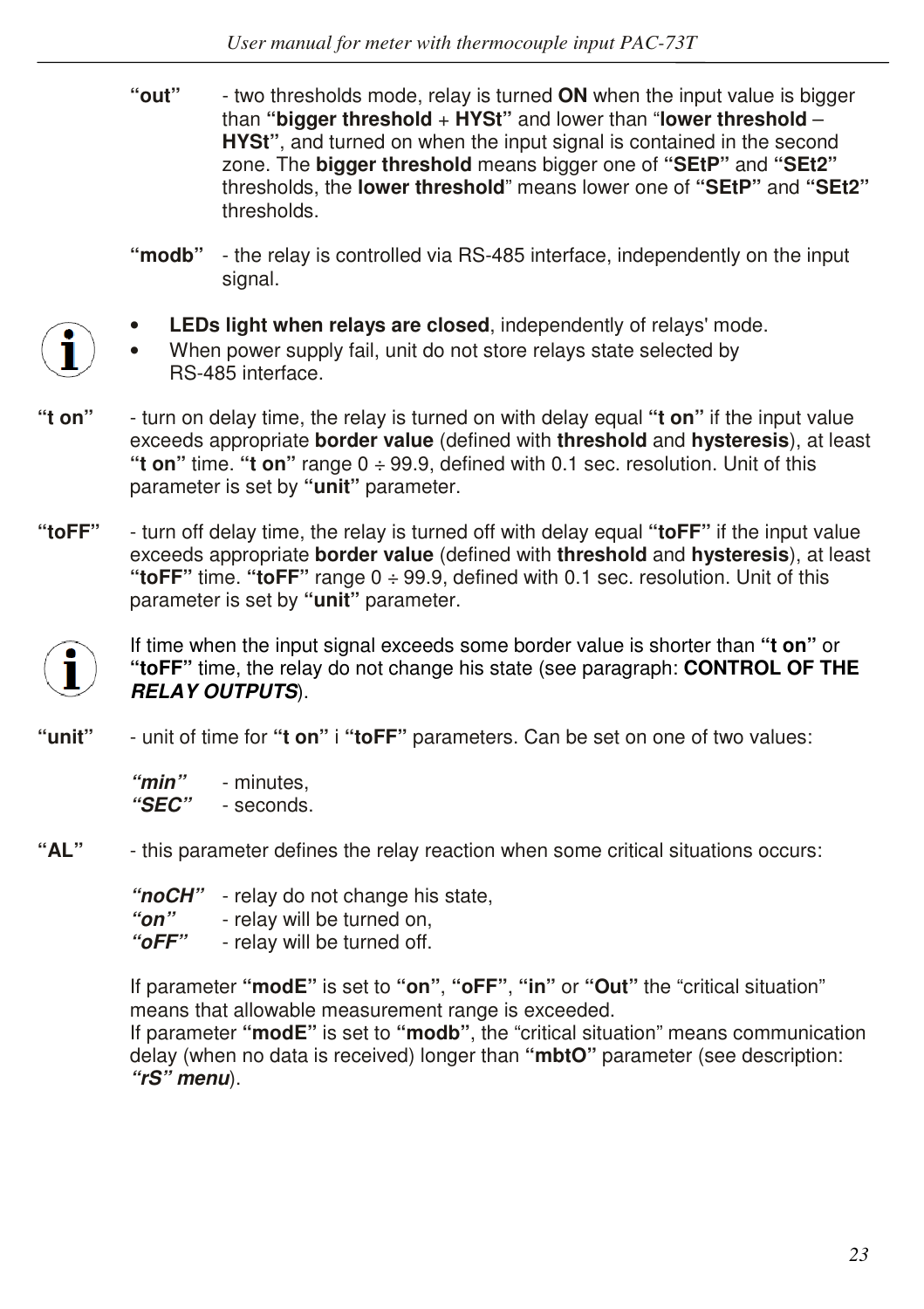• If option "**noCH**" is selected for **"AL"** parameter, behaviour of the relay may depend on "**FiLt**" parameter in some cases. If "**FiLt**" is set to big value and the input signal drops, result value of the measure will change slow, causes of turning on or off relay due to thresholds values.

 The critical situation is slowly detected, so it is impossible to predict the relay state in that situations.

• If parameter "**AL**" = "**on**", the relay will be turned on in the critical situations, even if his parameter *"modE" = "noAC"*

#### *7.3.2. "inPt" menu*

This menu presets the measurement input:

| "tYPE" | - type of the input / sensor. This parameter can be set to values: |
|--------|--------------------------------------------------------------------|
|--------|--------------------------------------------------------------------|

| thermocouple type | measurement range                                                                                                                                                                                                        |
|-------------------|--------------------------------------------------------------------------------------------------------------------------------------------------------------------------------------------------------------------------|
| "tc $K$ "         | $-200$ $^{\circ}$ C $\div$ $+1370$ $^{\circ}$ C                                                                                                                                                                          |
| "tc $S$ "         | $-50^{\circ}$ C $\div$ +1768 $^{\circ}$ C                                                                                                                                                                                |
| "to $J$ "         | $-210 \degree C + 1200 \degree C$                                                                                                                                                                                        |
| "tc $f$ "         | $-200 °C \div +400 °C$                                                                                                                                                                                                   |
| "tc $n$ "         | $-200 °C + 1300 °C$                                                                                                                                                                                                      |
| "to $r$ "         | $-50 \degree C + 1768 \degree C$                                                                                                                                                                                         |
| "tc $b$ "         | $+250$ °C $\div$ +1820 °C                                                                                                                                                                                                |
| "to $E$ "         | $-200 °C \div +1000 °C$                                                                                                                                                                                                  |
| "volt"            | The device has additional measurement range                                                                                                                                                                              |
|                   | $(-10 \div 90 \text{ mV})$ mainly for diagnostics of measurement circuits<br>Being in this range, unit displays direct voltage connected to<br>its input with resolution 0.01 mV (without compensation of<br>cold ends). |

- **"FiLt"**  this parameter sets filtration rate. It can be set to values from 0 (no filtration) to 5 (strongest filtration – time window about 2 sec).
- **"toFS"**  offset (expressed in 1 °C, range ± 99 °C.). This parameter allows shifting of measurement scale, and express value added to calculated (measured) result. Warning: The offseting of a scale is realised independently of cold ends automatic compensation.

#### *7.3.3. "bri" parameter*

This parameter allows user to set bright of the LED display, bright can be set to conventional values from 1 to 8.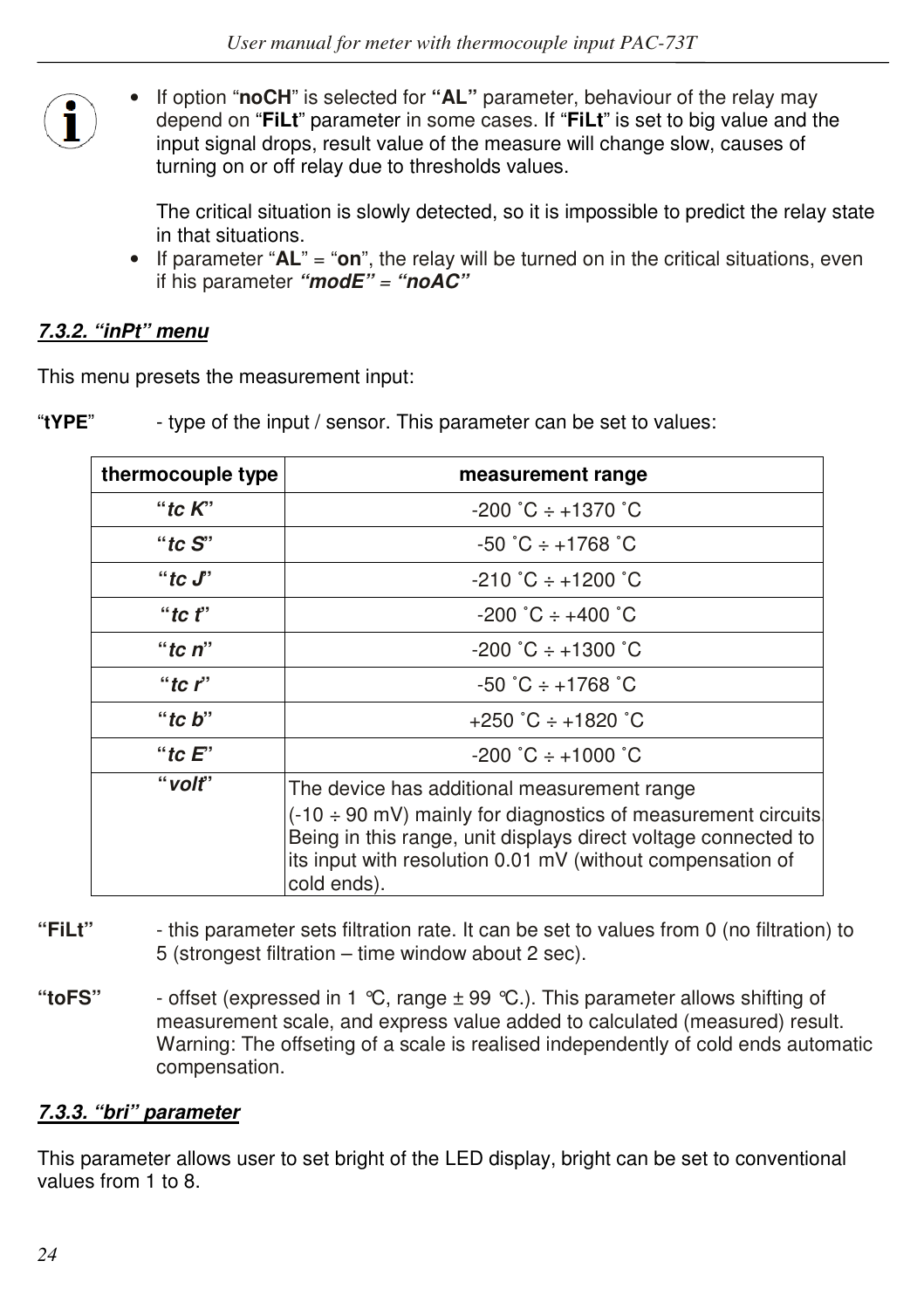## *7.3.4. "CoL" menu*

This menu contains settings related to signalisation via display colour. This kind of signalisation consist in change of display colour (from basic colour to "active" colour) in defined situations, for example after change of R1 state.

**"SCoL"** - basic colour (the second one becomes "active" colour):

"**grEE**" - main colour is green,<br>"rFd" - main colour is red. - main colour is red.

- **"C r1",**  control the display colour according to relay (R1, R2 separate )state: **"C r2"**
	- *"oFF"*  control for particular relay is off,  *"on"* - control for selected relay is on, the display will change its colour after selected relay becomes active.
- **"C AL"**  control the display colour according to alarm situations:

 *"oFF"* - control is off,

- *"on"*  control is on, the display will change its colour after alarm situation occurs.
- **"C Pr"**  this setting enables additional threshold for display colour controlling, detailed conditions of this control are defined by "**dir**", "**SEtP**" and "**HySt**" parameters of "**CoL**" submenu.
	- *"oFF"*  no additional threshold.
	- *"on"*  additional threshold enabled, the display will change its colour after result satisfy conditions defined by "**dir**", "**SEtP**" and "**HySt**" parameters of "**CoL**" submenu.
- **"dir"**  this parameter defines the direction of result changes activating change of display colour:
	- *"morE"*  display will change its colour after the result is higher than **threshold +hysteresis**
	- *"LESS"*  display will change its colour after the result is lower than **threshold + hysteresis**
- **"SEtP"**  additional threshold value (range -999 ÷ 9999). Negative values can be input by selecting a "**-**" sign on first digit (to change value use **[^]** and **[v]** buttons). **Threshold is the medium value of relay hysteresis.**
- **"HYSt"**  Hysteresis of colour indication (range 0 ÷ 999). Full hysteresis is equal to 2x **"HYSt"** parameter. The display colour can change when an input signal is out of **threshold-hysteresis** to **threshold + hysteresis** zone.



Presented parameters should be set to ensure that "**SEtP**" + "**HYSt**" and "**SEtP**" **–** "**HYSt**" do not exceeds the measure range.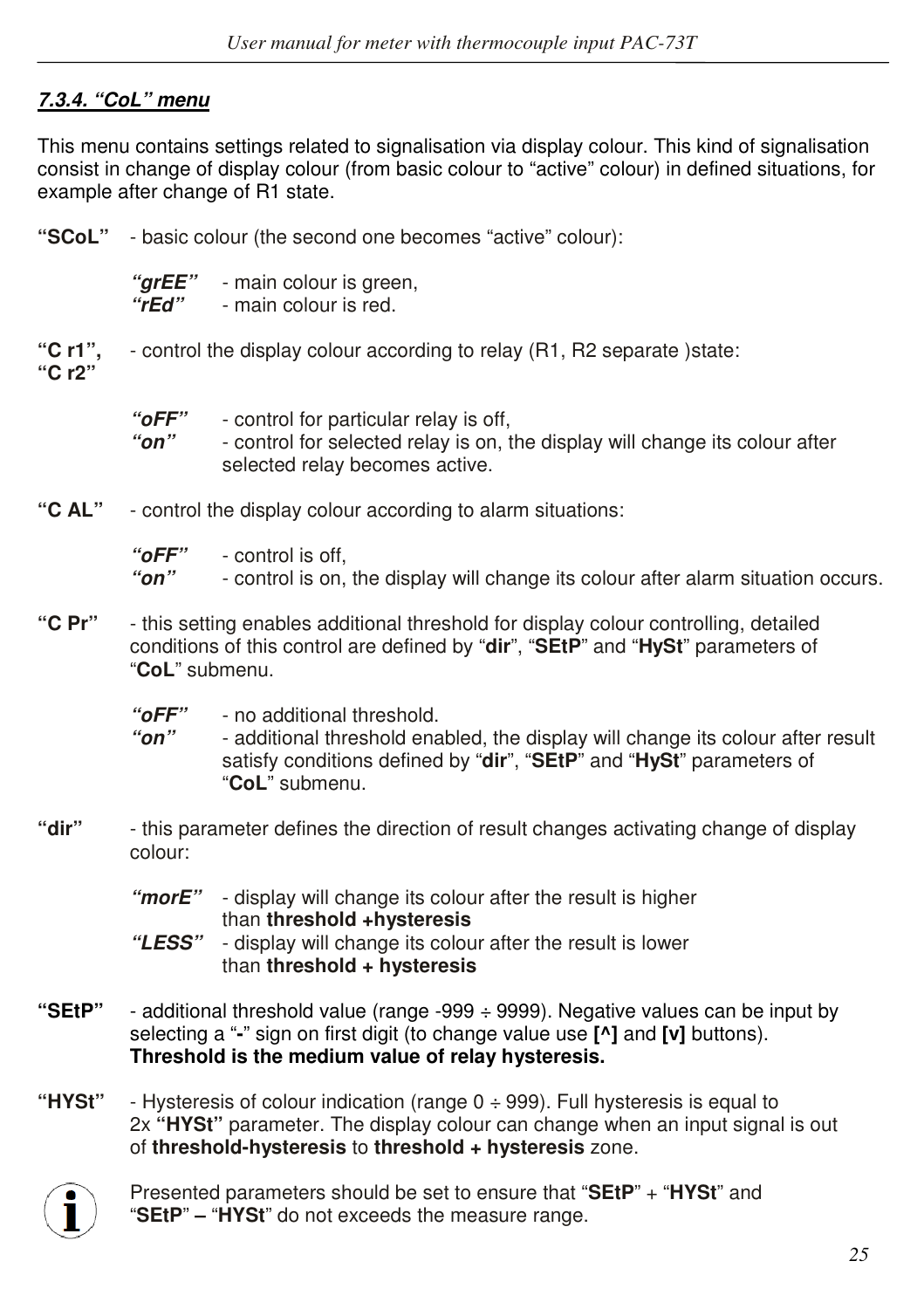- **"CrES"**  permission to use any local key to acknowledgement of display colour change. Acknowledgement causes clear of all events generating display colour changes (to active colour), and restores basic colour of the display.
	- *"oFF"*  acknowledgement disabled,  *"on"* - acknowledgement enabled.

#### *7.3.5. "HOLd" menu*

This menu contains parameters connected with peak detection function. See also full description of the peak detection function in paragraph: *DETECTION OF THE PEAK VALUES* 

**"modE"** - the type of detected changes of the input signal, can be set to values:

 *"norm"* - peaks, peak and next drop of the input signal of value equal at least  **"PEA"**,

 *"inv"* - drops, drop and next peak of the input signal of value equal at least  **"PEA"**,

- **"PEA"** minimal detected signal change classified as peak or drop (see Figure 6.1)
- **"timE"**  maximum time of displaying of the peak (drop) value, can be set from 0.1 to 19.9 sec, with 0.1 sec. resolution
- **"HdiS"**  type of displayed values:

 *"rEAL"* - current value is displayed,  *"HOLd"* - peak (drop) value is displayed,

- **"H r1",**  relay/LED outputs (R1, R2) operation mode:
- **"H r2"**

 *"rEAL"* - relay/LED operates depend on the current value,

 *"HOLd"* - relay/LED operates depend on the peak (drop) value.

#### *7.3.6. "SECu" menu*

This menu contains presets connected with availability of other parameters:

**"Scod"** - user password (4-digits number). If this parameter is set at value **"0000"**, user password is turned off.

> **If the user do not remember his password, the access to the menu is possible by the "one-use password". To get this password please contact with Marketing Division. "Single use password" can be used only one time, after that it is destroyed. Entering this password causes in clearing of user password, it means sets the user password to "0000".**



The "one-use password" can be used **ONE TIME ONLY**, it is impossible to use it again! The "one-use password" can be restored by Service Division only.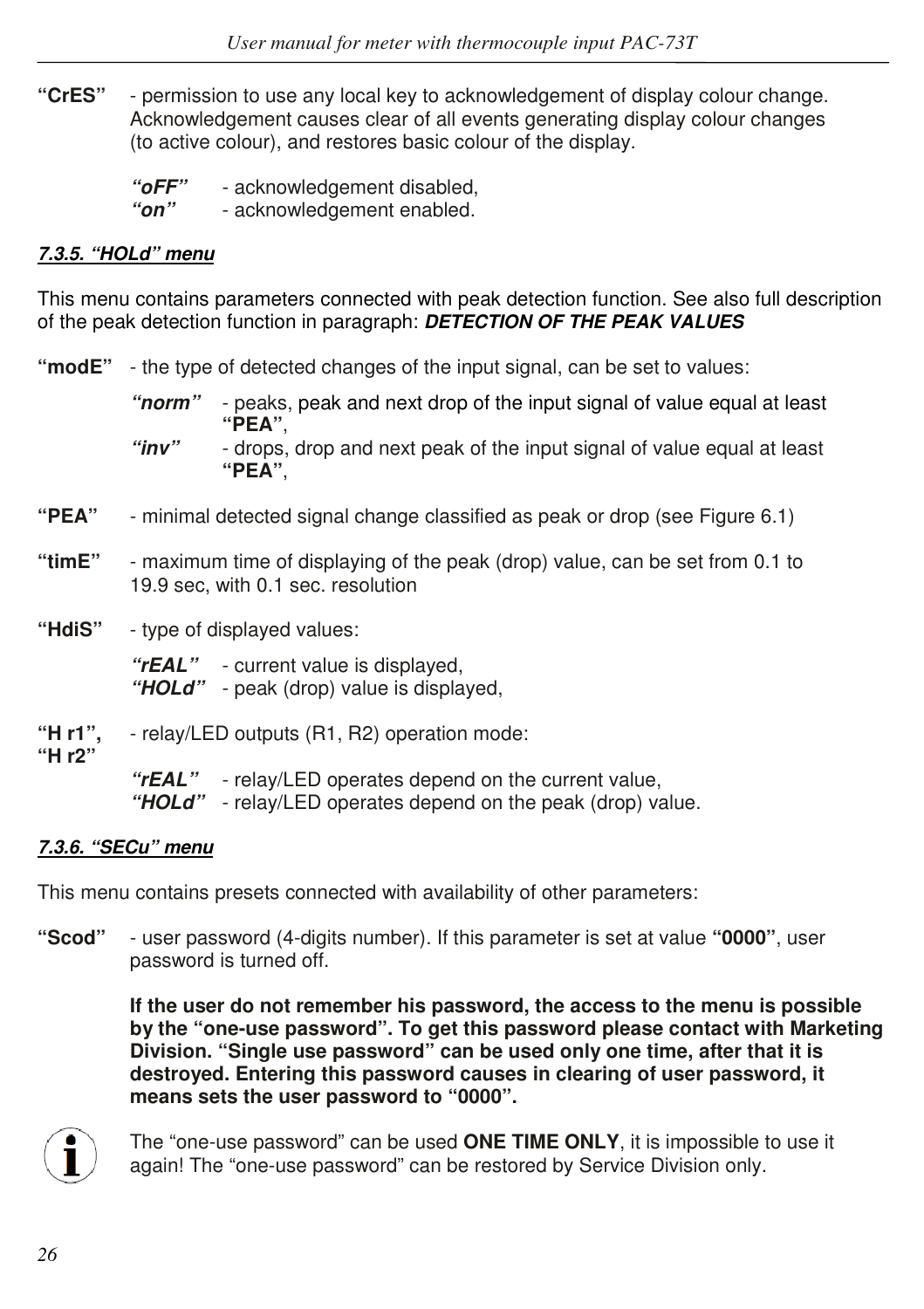- **"A r1",**  this option permits user (**"on"**) or prohibits (**"oFF"**) to modify the thresholds of the
- **"A r2"** relays/LEDs R1, R2 without knowledge about user password.

# *7.3.7. "rS" menu*

This menu is connected with RS-485 interface, and sets his properties:

- **"Addr"**  this parameter defines the address of the device, accordingly to Modbus protocol. It can be set in range from 0 to 199. If the value 0 is set then device, responds to frames with address 255 (FFh).
- **"bAud"** this parameter determines RS-485 interface baud rate. It can be set to one of 8 possible values: **"1.2"**, **"2.4"**, **"4.8", "9.6"**, **"19.2"**, **"38.4"**, **"57.6"**, **"115.2"**, which respond to the baud rates of 1200, 2400, 4800, 9600, 19200, 38400, 57600 and 115200 bit/sec respectively.
- **"mbAc"**  this parameter sets the access to the configuration registers of the device. Possible values:<br>"on"

 *"on"* - configuration registers can be set via RS-485 interface,

- configuration registers cannot be set via RS-485 interface.



The access to registers no 04h i 05h can't be denied by **"mbAc"** parameter (see: *LIST OF REGISTERS*).

- **"mbtO"**  this parameter defines maximal time (sec) between following frames received by the device. If the delay will be greater than the value of **"mbtO"** parameter, the relays which are controlled via RS-485 interface, will set to alert state (see *"rEL1" menu* description). Parameter "**mbtO**" can be set to values from 0 to 99 seconds. The value 0 means that the time will be not controlled.
- **"rESP"**  this parameter defines minimal (additional) delay between the Modbus message and the answer of the device (received and sent via RS-485 interface). This additional delay allows the device to work with poor RS-converters which do not works properly on baud rates higher than 19200. This parameter can be set to one of values:

 *"Std"* - answer as quick as possible, no additional delay  *"10c" "20c" "50c" "100c" "200c"*  - answer delayed of 10, 20, 50, 100 of 200 chars respectively, whereone character time depends on selected baud rate



In the most cases parameter **"rESP"** should be set to **"Std"** (no additional delay). Unfortunately for some third party RS-converters **"rESP"** should be adjusted experimentally. Table 7.1 contains most frequently used values.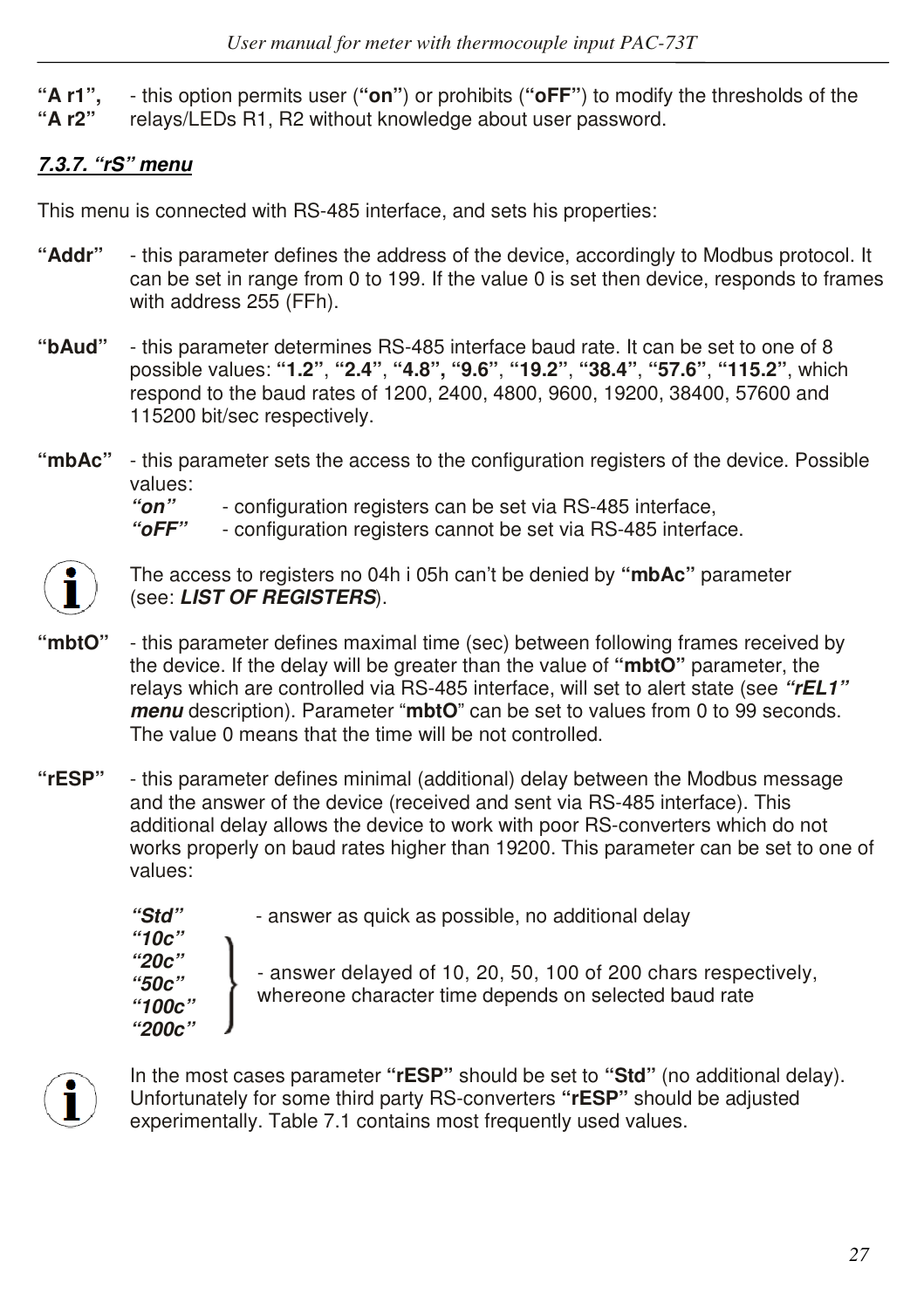| "bAud" parameter | "38.4" | "57.6" | "115.2" |  |
|------------------|--------|--------|---------|--|
| "rESP" parameter | "10c"  | "20c"  | "50c"   |  |

*Tab.7.1. Settings of* **"***rESP" parameter* 

#### *7.3.8. "Edit" parameter*

This parameter allows to change the edition mode of numerical parameters:<br>"
dig" - the change to "by digit" mode.

"*dig*" - the change to "by digit" mode,<br>"Slid" - slide change mode.

- slide change mode.

#### *7.3.9. "dEFS" parameter*

This setting allows to restore the factory settings of the device. To get the access to this option special password is required: "5465", next the device displays acknowledge question **"SEt?"**. Press **[ENTER]** to acknowledge the restoring of factory settings or **[ESC]** to cancel.

#### *7.3.10. "SErv" menu*

This menu contains the parameters for authorized service only. To enter this menu proper service password must be entered. Improper settings can causes of damage of the device.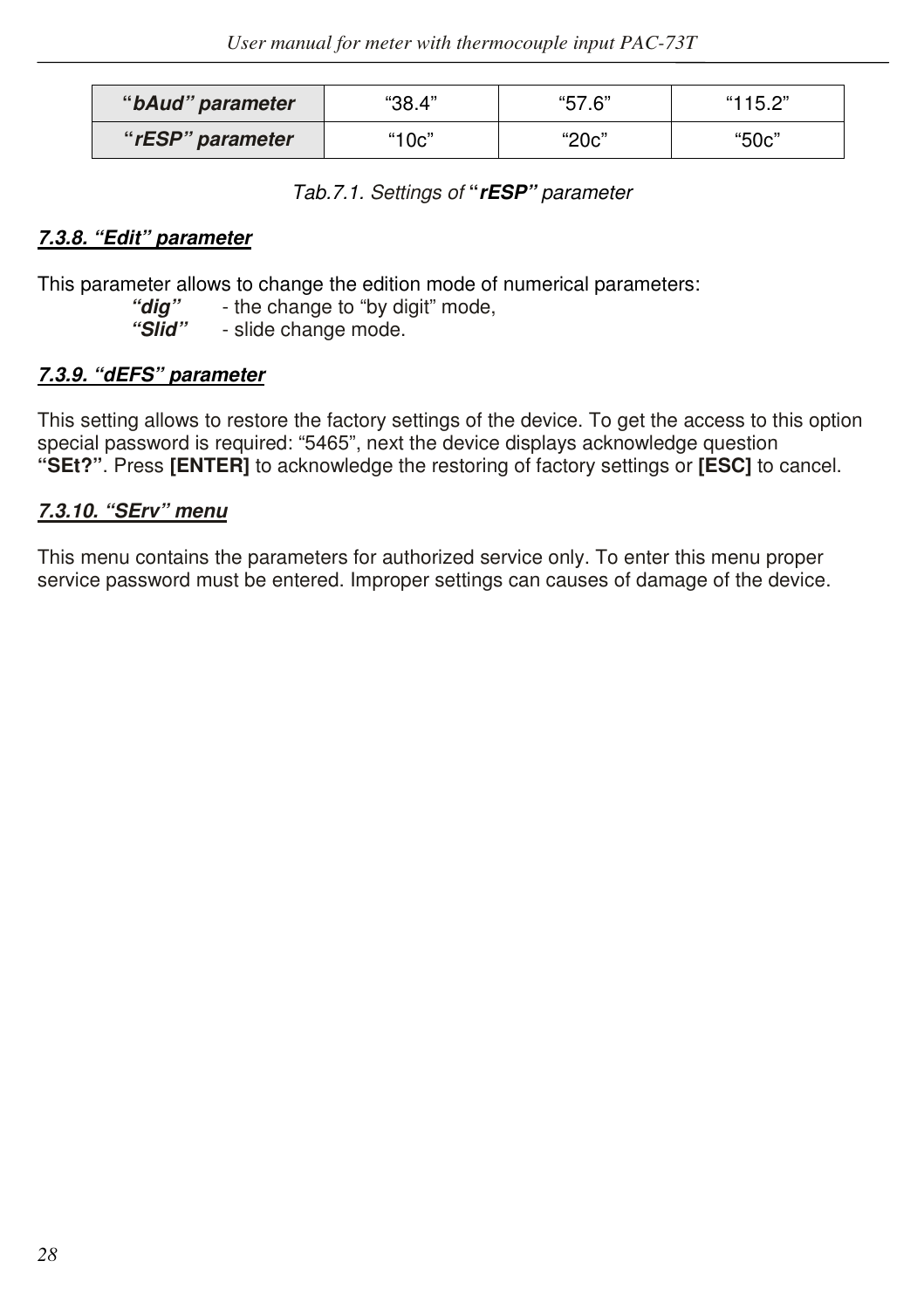## *7.4. MENU STRUCTURE*



See next page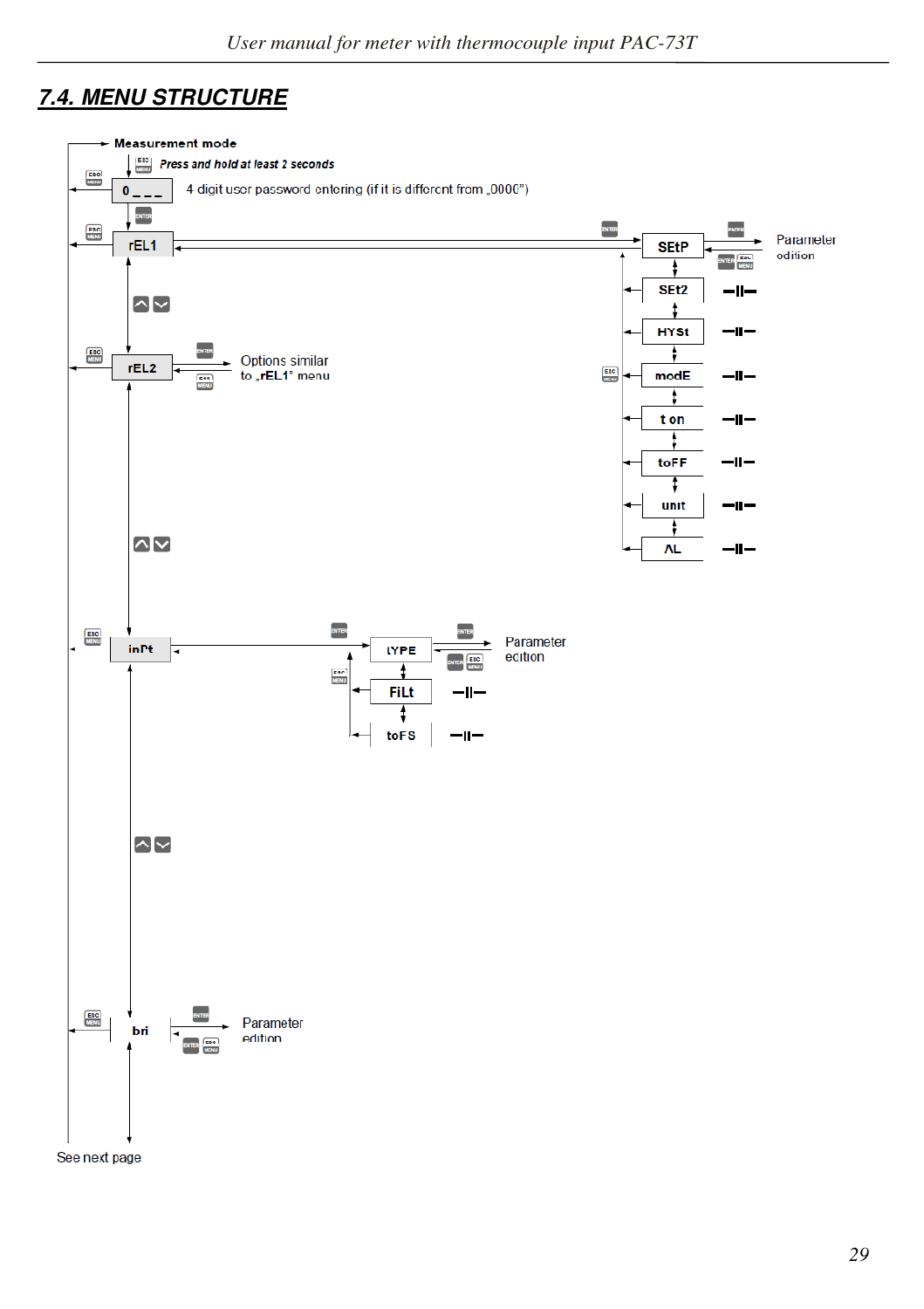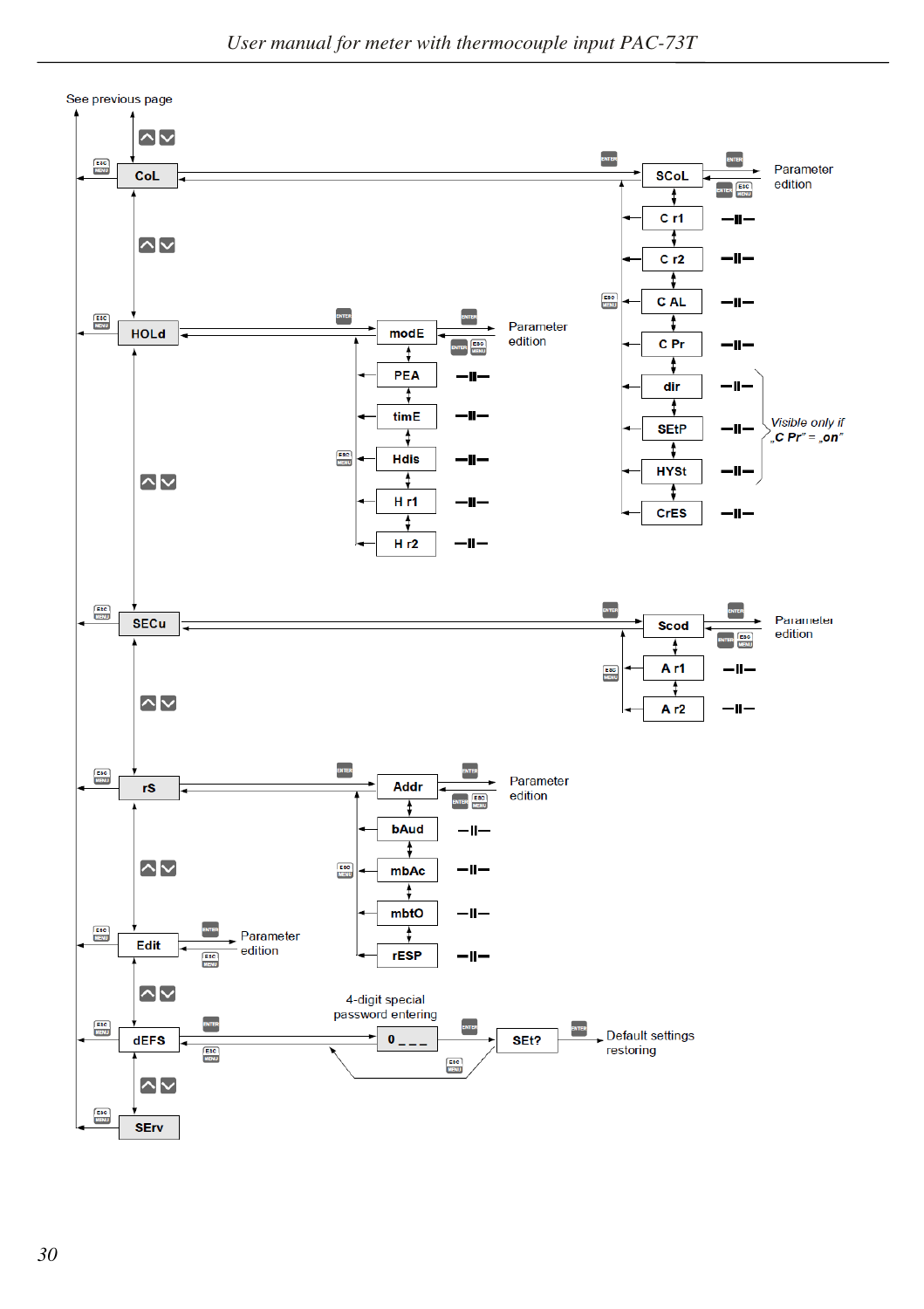# *8. THE ALARM LED*

Alarm LED (**AL**) lights in cases:

- exceeding of *permissible measurement range*
- detection of sensor malfunction (shortcut or break of measurement circuit)

# *11. THE MODBUS PROTOCOL HANDLING*

|                        | Transmission parameters: 1 start bit, 8 data bits, 1 or 2 stop bit (2 bits are send, 1 and 2 bits |
|------------------------|---------------------------------------------------------------------------------------------------|
|                        | are accepted when receive), no parity control                                                     |
| Baud rate:             | selectable from: 1200 to 115200 bits/sec                                                          |
| Transmission protocol: | MODBUS RTU compatible                                                                             |

The device parameters and display value are available via RS-485 interface, as HOLDING-type registers (numeric values are given in U2 code) of Modbus RTU protocol. The registers (or groups of the registers) can be read by 03h function, and wrote by 06h (single registers) or 10h (group of the registers) accordingly to Modbus RTU specification. Maximum group size for 03h and 10h functions cannot exceeds 16 registers (for single frame).



The device interprets the broadcast messages, but then do not sends the answers.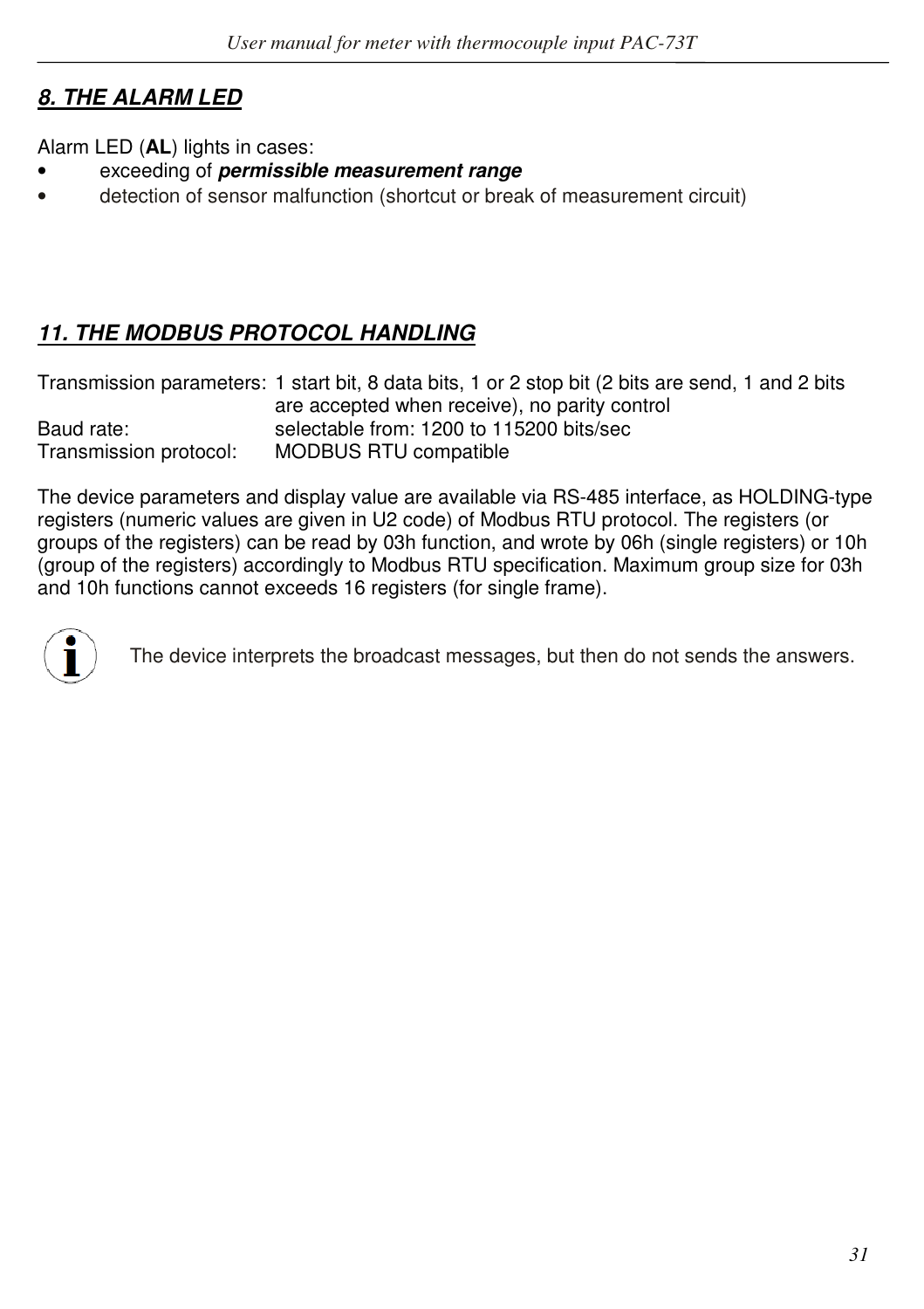# *9.1. LIST OF REGISTERS*

| Register         | Write | Range                       | <b>Register description</b>                                                                                                                                                                                                                                                                                                    |  |  |  |  |  |
|------------------|-------|-----------------------------|--------------------------------------------------------------------------------------------------------------------------------------------------------------------------------------------------------------------------------------------------------------------------------------------------------------------------------|--|--|--|--|--|
| 01h              | No    | see<br>measurement<br>range | Measurement value (no decimal point)                                                                                                                                                                                                                                                                                           |  |  |  |  |  |
| 02h              | No    | 0h, A0h, 60h                | The status of the current measurement; <b>Oh</b> - data valid; <b>AOh</b> - top<br>border of the measurement range is exceeded; 60h - bottom border<br>the measurement range is exceeded;                                                                                                                                      |  |  |  |  |  |
| 03h              | No    | $0$ or $2$                  | Decimal point position, constant value:<br><b>0</b> (without decimal point) - for thermocouple ranges<br>2 (two digits after decimal point) - for diagnostic range                                                                                                                                                             |  |  |  |  |  |
| 04h              | Yes   | see descr.                  | State of the relays and alarm LED (binary format)<br>(1 - on, 0 - off): 00000000 000e00ba<br>a - relay R1; b - relay R2; e - alarm LED;<br>If written, only <b>a</b> , <b>b</b> bits are important (others are ignored) these bits<br>allows user to control the relays via RS-485 interface                                   |  |  |  |  |  |
| 06h              | No    | see<br>measurement<br>range | Peak (drop) value (no decimal point)                                                                                                                                                                                                                                                                                           |  |  |  |  |  |
| 08h              | No    | 0 ÷ 50                      | Temperature inside device housing expressed by $1^{\circ}C$                                                                                                                                                                                                                                                                    |  |  |  |  |  |
| 10h              | Yes   | 0 ÷ 8                       | "tyPE" parameter in "InPt" menu (input type).<br><b>0</b> - thermocouple input $K$ ; <b>1</b> - thermocouple input S;<br>2 - thermocouple input $J: 3$ - thermocouple input $T:$<br>4 - thermocouple input N; 5 - thermocouple input R;<br>6 - thermocouple input B; 7 - thermocouple input E;<br>8 - diagnostic voltage range |  |  |  |  |  |
| 12h              | Yes   | 0 ÷ 5                       | "FiLt" parameter in "InPt" menu (measurement filtering rate)                                                                                                                                                                                                                                                                   |  |  |  |  |  |
| 18h              | Yes   | $-99 \div 99$               | "toFS" parameter in "InPt" menu (shift of measurement scale),<br>expressed by 1 °C                                                                                                                                                                                                                                             |  |  |  |  |  |
| $20h^2$          | Yes   | 0 ÷ 199                     | Device address                                                                                                                                                                                                                                                                                                                 |  |  |  |  |  |
| 21h              | No    | 20BFh                       | Device identification code (ID)                                                                                                                                                                                                                                                                                                |  |  |  |  |  |
| $22h^3$          | Yes   | $0 \div 7$                  | "bAud" parameter in "rS" menu (baud rate);<br>0 - 1200 baud; 1 - 2400 baud; 2 - 4800 baud; 3 - 9600 baud;<br>4 - 19200 baud; 5 - 38400 baud; 6 - 57600 baud; 7 - 115200 baud                                                                                                                                                   |  |  |  |  |  |
| 23h <sup>4</sup> | Yes   | 0 ÷ 1                       | "mbAc" parameter in "rS" menu (permission to write registers via<br>RS-485 interface); 0 - write denied; 1 - write allowed                                                                                                                                                                                                     |  |  |  |  |  |
| 24h              | Yes   | see descr.                  | Parameters of "SECU" menu (binary format (0 - "oFF", 1 - "on"):<br>bit 0 - "A r1" parameter; bit 1 - "A r2" parameter<br>bit 2 - "A r3" parameter; bit 3 - "A r4" parameter                                                                                                                                                    |  |  |  |  |  |
| 25h              | Yes   | 0 ÷ 5                       | "rESP" parameter in "rS" menu (additional response delay);<br>0 - no additional delay; 1 - "10c" option; 2 - "20c" option;<br>3 - "50c" option; 4 - "100c" option; 5 - "200c" option;                                                                                                                                          |  |  |  |  |  |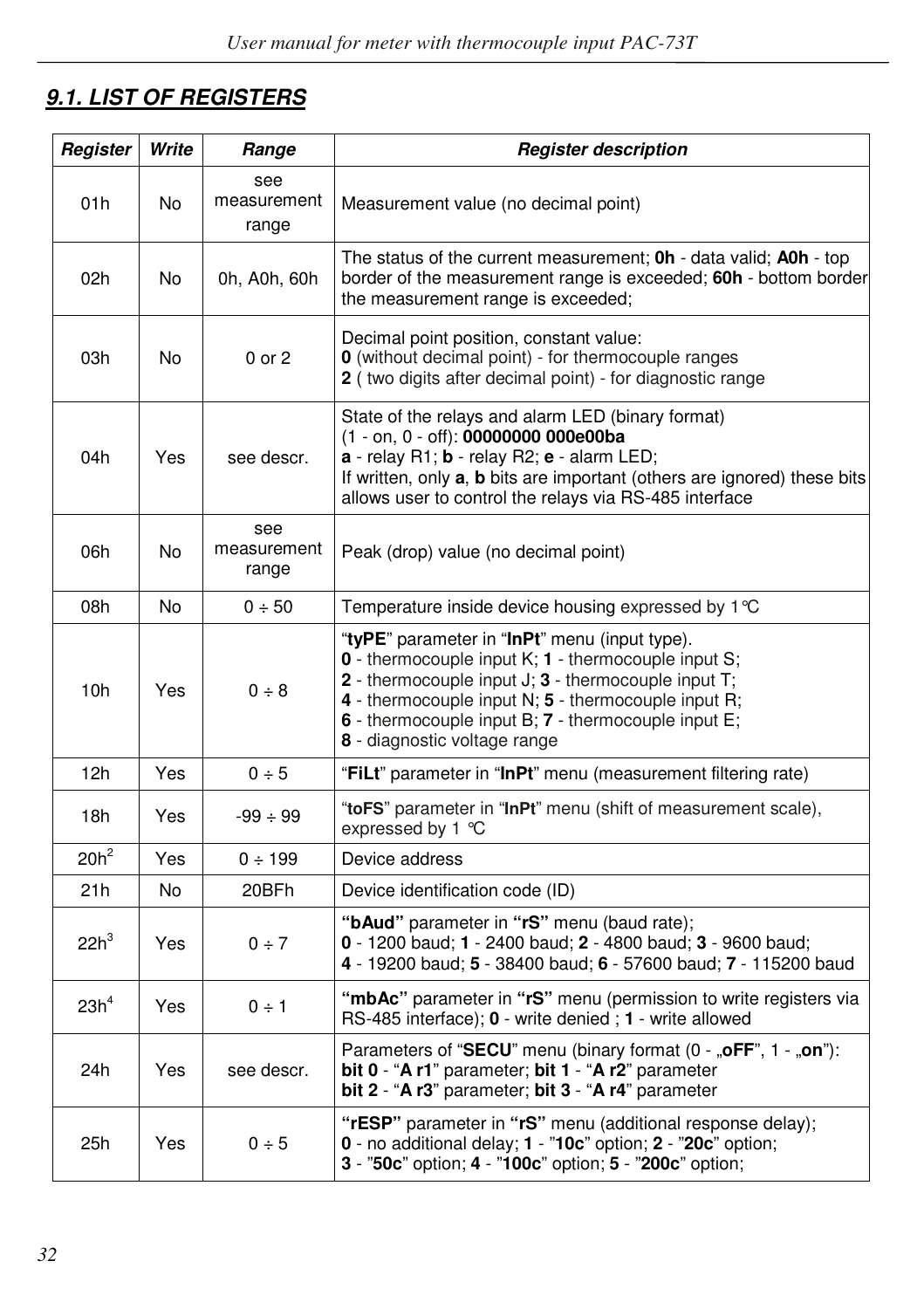| Register | Write | Range            | <b>Register description</b>                                                                                                                         |  |  |  |  |
|----------|-------|------------------|-----------------------------------------------------------------------------------------------------------------------------------------------------|--|--|--|--|
| 27h      | Yes   | 0 ÷ 99           | "mbtO" parameter in "rS" menu (maximum delay between received<br>frames); $0$ - no delay checking;<br>$1 - 99$ - maximum delay expressed in seconds |  |  |  |  |
| 2Dh      | Yes   | $1 \div 8$       | "bri" parameter (display brightness);<br>1 - the lowest brightness; 8 - the highest brightness                                                      |  |  |  |  |
| 2Eh      | Yes   | $0 \div 1$       | "SCoL" parameter in "CoL" menu (main colour of display);<br>$0$ - green; $1$ - red                                                                  |  |  |  |  |
| 2Fh      | Yes   | $0 \div 1$       | "Edit" parameter (numerical parameters edit mode);<br>0 - "dig" mode; 1 - "SLid" mode                                                               |  |  |  |  |
| 30h      | Yes   | $-999 \div 9999$ | "SEtP" parameter in "rEL1" menu, no decimal point included                                                                                          |  |  |  |  |
| 31h      | Yes   | $-999 \div 999$  | "HySt" parameter in "rEL1" menu, no decimal point included                                                                                          |  |  |  |  |
| 32h      | Yes   | 0 ÷ 3            | "modE" parameter in "rEL1" menu:<br>0 - "noAC" mode; 1 - "on" mode; 2 - "oFF" mode; 3 - "in" mode;<br>4 - "out" mode; 5 - "modb" mode               |  |  |  |  |
| 33h      | Yes   | 0 ÷ 999          | "t on" parameter in "rEL1" menu, expressed in tenth of seconds or<br>tenth of minutes depend on "unit" parameter - register no. 35h)                |  |  |  |  |
| 34h      | Yes   | 0 ÷ 999          | "toFF" parameter in "rEL1" menu, expressed in tenth of seconds<br>or tenth of minutes depend on "unit" parameter - register no. 35h)                |  |  |  |  |
| 35h      | Yes   | $0 \div 1$       | "unit" parameter in "rEL1" menu:<br>0 - seconds; 1 - minutes                                                                                        |  |  |  |  |
| 36h      | Yes   | $0 \div 2$       | "AL" parameter in "rEL1" menu: 0 - no changes; 1 - on; 2 - off                                                                                      |  |  |  |  |
| 37h      | Yes   | $-999 \div 9999$ | "SEt2" parameter in "rEL2" menu, no decimal point included                                                                                          |  |  |  |  |
| 38h      | Yes   | $-999 \div 9999$ | "SEtP" parameter in "rEL2" menu, no decimal point included                                                                                          |  |  |  |  |
| 39h      | Yes   | $-999 \div 999$  | "HySt" parameter in "rEL2" menu, no decimal point included                                                                                          |  |  |  |  |
| 3Ah      | Yes   | 0 ÷ 3            | "modE" parameter in "rEL2" menu:<br>0 - "noAC" mode; 1 - "on" mode; 2 - "oFF" mode; 3 - "in" mode;<br>4 - "out" mode; 5 - "modb" mode               |  |  |  |  |
| 3Bh      | Yes   | 0 ÷ 999          | "t on" parameter in "rEL2" menu, expressed in tenth of seconds or<br>tenth of minutes depend on "unit" parameter - register no. 3Dh)                |  |  |  |  |
| 3Ch      | Yes   | 0 ÷ 999          | "toFF" parameter in "rEL2" menu, expressed in tenth of seconds or<br>tenth of minutes depend on "unit" parameter - register no. 3Dh)                |  |  |  |  |
| 3Dh      | Yes   | $0 \div 1$       | "unit" parameter in "rEL2" menu: 0 - seconds; 1 - minutes                                                                                           |  |  |  |  |
| 3Eh      | Yes   | 0 ÷ 2            | "AL" parameter in "rEL2" menu: 0 - no changes; 1 - on; 2 - off                                                                                      |  |  |  |  |
| 3Fh      | Yes   | $-999 \div 9999$ | "SEt2" parameter in "rEL2" menu, no decimal point included                                                                                          |  |  |  |  |
| 50h      | Yes   | $0 \div 1$       | "modE" parameter in "HOLd" menu (type of detected changes):<br>$0$ - peaks; $1$ - drops                                                             |  |  |  |  |
| 51h      | Yes   | 0 ÷ 9999         | "PEA" parameter in "HOLd" menu (minimum detectable change,<br>no decimal point included)                                                            |  |  |  |  |
| 52h      | Yes   | $1 \div 199$     | "timE" parameter in "HOLd" menu, maximum peaks' (or drops')<br>display time expressed in seconds                                                    |  |  |  |  |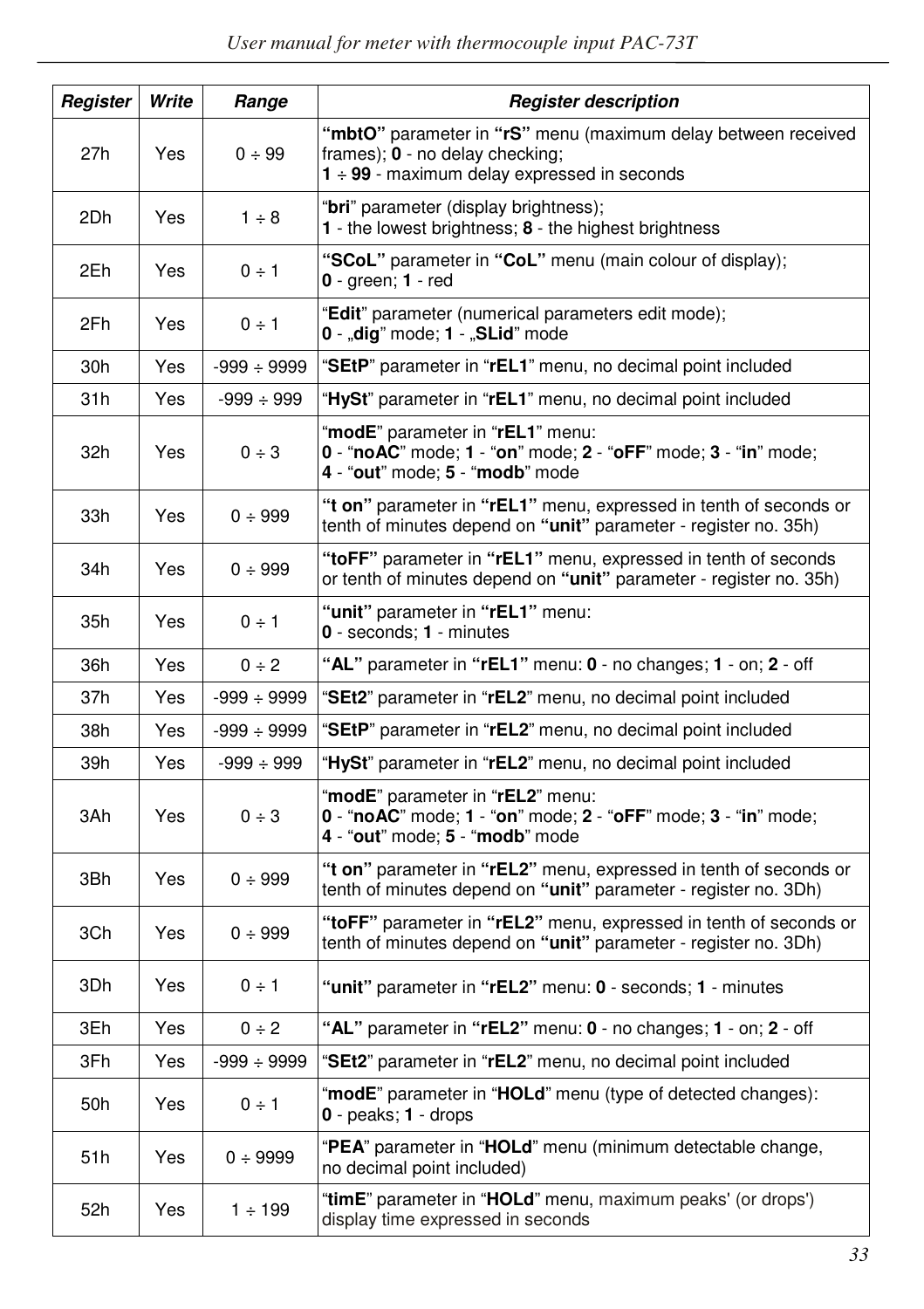| Register | Write      | Range            | <b>Register description</b>                                                                                                                                                                 |
|----------|------------|------------------|---------------------------------------------------------------------------------------------------------------------------------------------------------------------------------------------|
| 53h      | <b>Yes</b> | $0 \div 1$       | "HdiS" parameter in "HOLd" menu:<br>0 - "rEAL" mode : 1 - "HOLd" mode                                                                                                                       |
| 54h      | <b>Yes</b> | $0 \div 1$       | "H r1" parameter in "HOLd" menu :<br>0 - "rEAL" mode : 1 - "HOLd" mode                                                                                                                      |
| 55h      | <b>Yes</b> | $0 \div 1$       | "H r2" parameter in "HOLd" menu:<br>0 - "rEAL" mode : 1 - "HOLd" mode                                                                                                                       |
| 60h      | <b>Yes</b> | see descr.       | Parameters of "CoL" menu (binary format, $0 - 0.0$ FF", $1 - 0.0$ mm"):<br>bit 7 - "C AL" parameter;<br>bit 6 - "C Pr" parameter;<br>bit 1 - "C r2" parameter;<br>bit 0 - "C r1" parameter. |
| 61h      | <b>Yes</b> | $0 \div 1$       | "CrES" parameter in "CoL" menu (reset of colour indication):<br>$0 - .0$ FF": 1 $-.0n$ "                                                                                                    |
| 62h      | Yes        | $0 \div 1$       | " <b>dir</b> " parameter in " <b>CoL</b> " menu (direction of value changes):<br>0 - "morE"; 1 - "LESS"                                                                                     |
| 63h      | Yes        | $-999 \div 9999$ | "SEtP" parameter in "CoL" menu, no decimal point included                                                                                                                                   |
| 64h      | Yes        | $-999 \div 999$  | "HySt" parameter in "CoL" menu, no decimal point included                                                                                                                                   |

2 3 4

- after writing to register no 20h the device responds with an "old" address in the message.

- after writing to register no 22h the device responds with the new baud rate.

 - the value of the "**mbAc**" parameter is also connected to write to this register, so it is possible to block a writes, but impossible to unblock writes via RS-485 interface, The unblocking of the writes is possible from menu level only.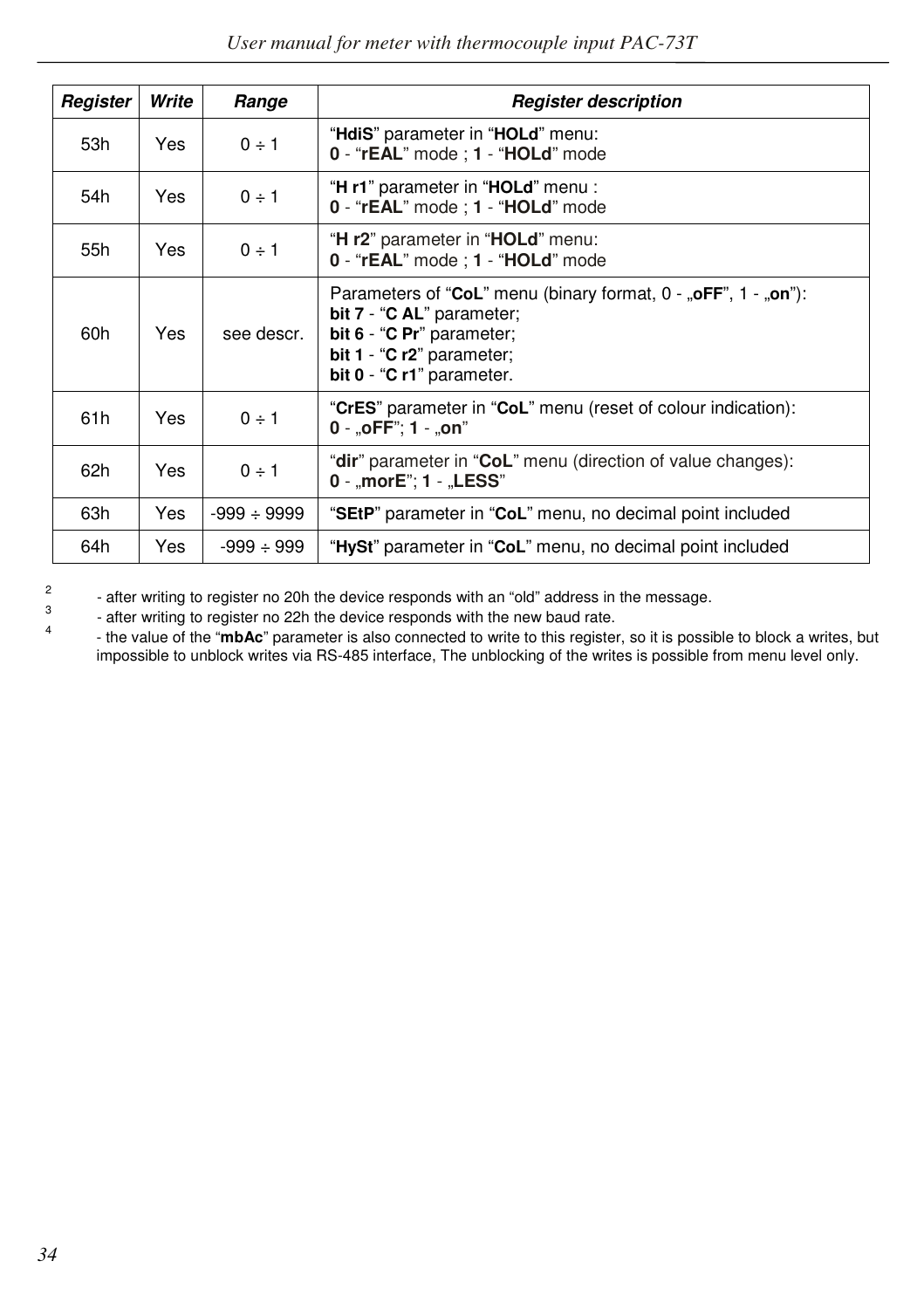## *9.2. TRANSMISSION ERRORS DESCRIPTION*

If an error occurs while write or read of single register, then the device sends an error code according to Modbus RTU specifications (example message no 1).

Error codes:

| 01 h | - illegal function (only functions 03h, 06h and 10h are available), |
|------|---------------------------------------------------------------------|
| 02h  | - illegal register address                                          |
| 03h  | - illegal data value                                                |
| 08h  | - no write permission (see: "mbAc" parameter)                       |
| A0h  | - exceed of upper border of input range                             |
| 60h  | - exceed of lower border of input range                             |
|      |                                                                     |

A0h and 60h codes can appear only during reg. 01h is reading by 03h function (read of a single register).

## *9.3. EXAMPLES OF QUERY/ANSWER FRAMES*

Examples apply for device with address 1. All values are represent hexadecimal.

**Field description: ADDR Device address on modbus network**<br> **FUNC Device** Function code **FUNC** Function code<br> **REG H.L** Starting addres Starting address (address of first register to read/write, Hi and Lo byte) **COUNT H,L** No. of registers to read/write (Hi and Lo byte) **BYTE C** Data byte count in answer frame **DATA H,L** Data byte (Hi and Lo byte)<br>**CRC L.H** CRC error check (Hi and L CRC error check (Hi and Lo byte)

#### **1. Read of the displayed value (measurement), PAC-73T device address = 01h:**

| <b>ADDR</b> | <b>FUNC</b> | REG H.L |    | COUNT H,L |  | CRC L.H |    |
|-------------|-------------|---------|----|-----------|--|---------|----|
| 01          | 03          | 00      | 01 | 00        |  | D5      | СA |

a) The answer (we assume that the measure result is not out of range):

|    | ADDR   FUNC | BYTE C | DATA H.L |  | CRC L.H |    |  |
|----|-------------|--------|----------|--|---------|----|--|
| 01 | 03          | 02     | 00       |  | F8      | 04 |  |

DATA H,  $L$  - displayed value = 255, no decimal point. Decimal point position can be read from reg. 03h.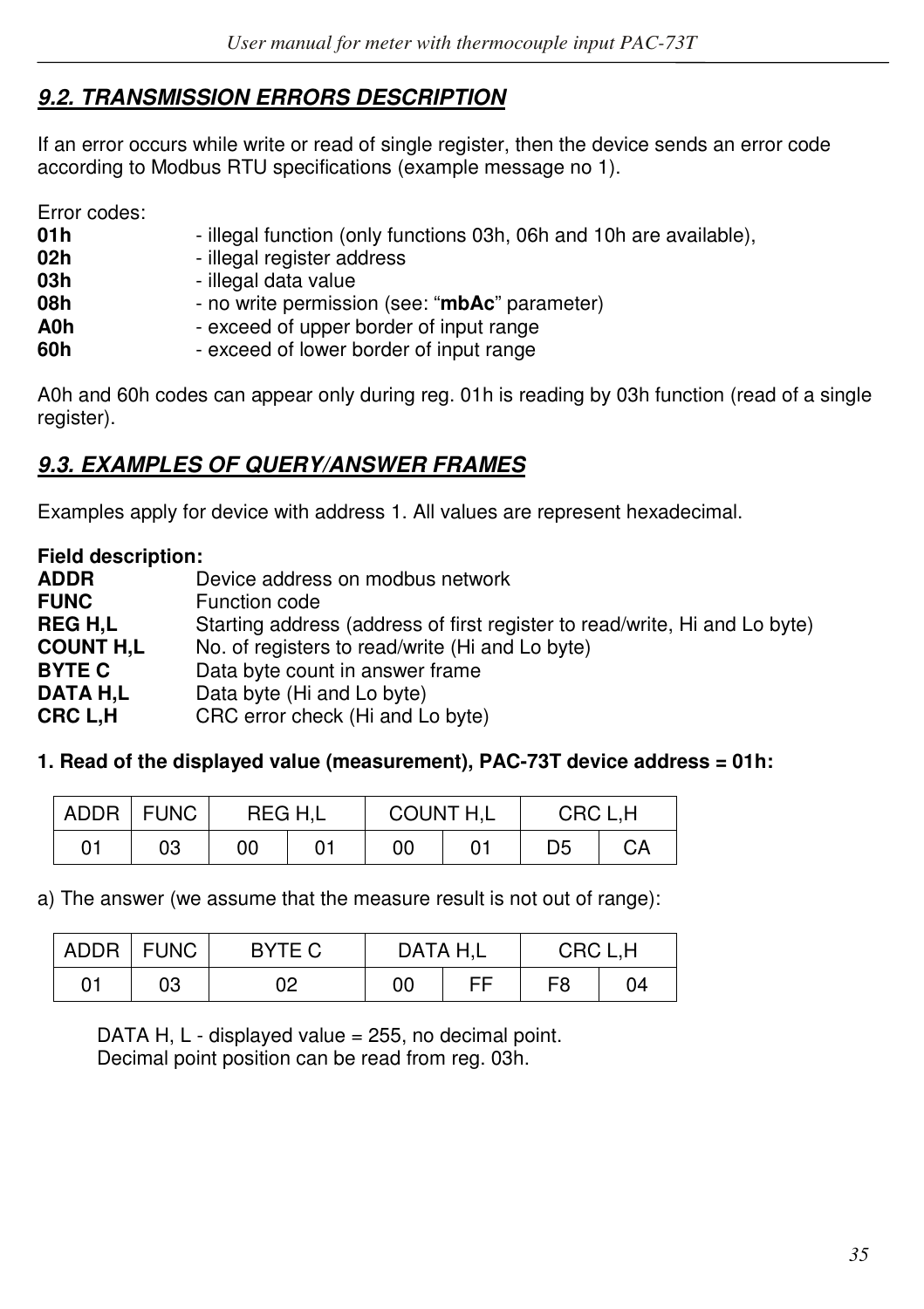The answer (if an error occur):

|    | ADDR   FUNC | <b>ERROR</b> | CRC L,H |    |  |
|----|-------------|--------------|---------|----|--|
| 01 | 83          | 60           | 41      | 18 |  |

ERROR - error code = 60h, bottom border of the measurement range is exceeded

## **2. Read of device ID code**

|    | ADDR   FUNC | REG H.L |    | COUNT H,L<br>CRC L.H |  |    |    |
|----|-------------|---------|----|----------------------|--|----|----|
| 01 | 03          | 00      | Ο1 | 00                   |  | D4 | 00 |

The answer:

| <b>ADDR</b> |    | FUNC BYTE C | DATA H.L |    | CRC L.H |    |  |
|-------------|----|-------------|----------|----|---------|----|--|
| 01          | 03 | 02          | 20       | ВF | E0      | 34 |  |

DATA - identification code (20BFh)

## **3. Change of the device address from 1 to 2 (write to reg. 20h)**

|    | ADDR   FUNC | REG H.L |    | DATA H.L |    | CRC L.H |    |  |
|----|-------------|---------|----|----------|----|---------|----|--|
| 01 | 06          | 00      | 20 | 00       | 02 | 09      | C1 |  |

DATA H - 0

DATA L - new device address (2)

The answer (the same as the message):

|    | ADDR FUNC | REG H.L |    |    | DATA H.L<br>CRC L.H |    |    |
|----|-----------|---------|----|----|---------------------|----|----|
| 01 | 06        | 00      | 20 | 00 | 02                  | 09 | С1 |

## **4. Change of baud rate of all devices connected to the net (BROADCAST message).**

|    | ADDR   FUNC | REG H.L |    | COUNT H,L |    | CRC L.H |    |
|----|-------------|---------|----|-----------|----|---------|----|
| 00 | 06          | 00      | 22 | 00        | 04 | 29      | D2 |

DATA H - 0

DATA L - 4, new baud rate 19200 baud



Device do not reply to BROADCAST-type messages.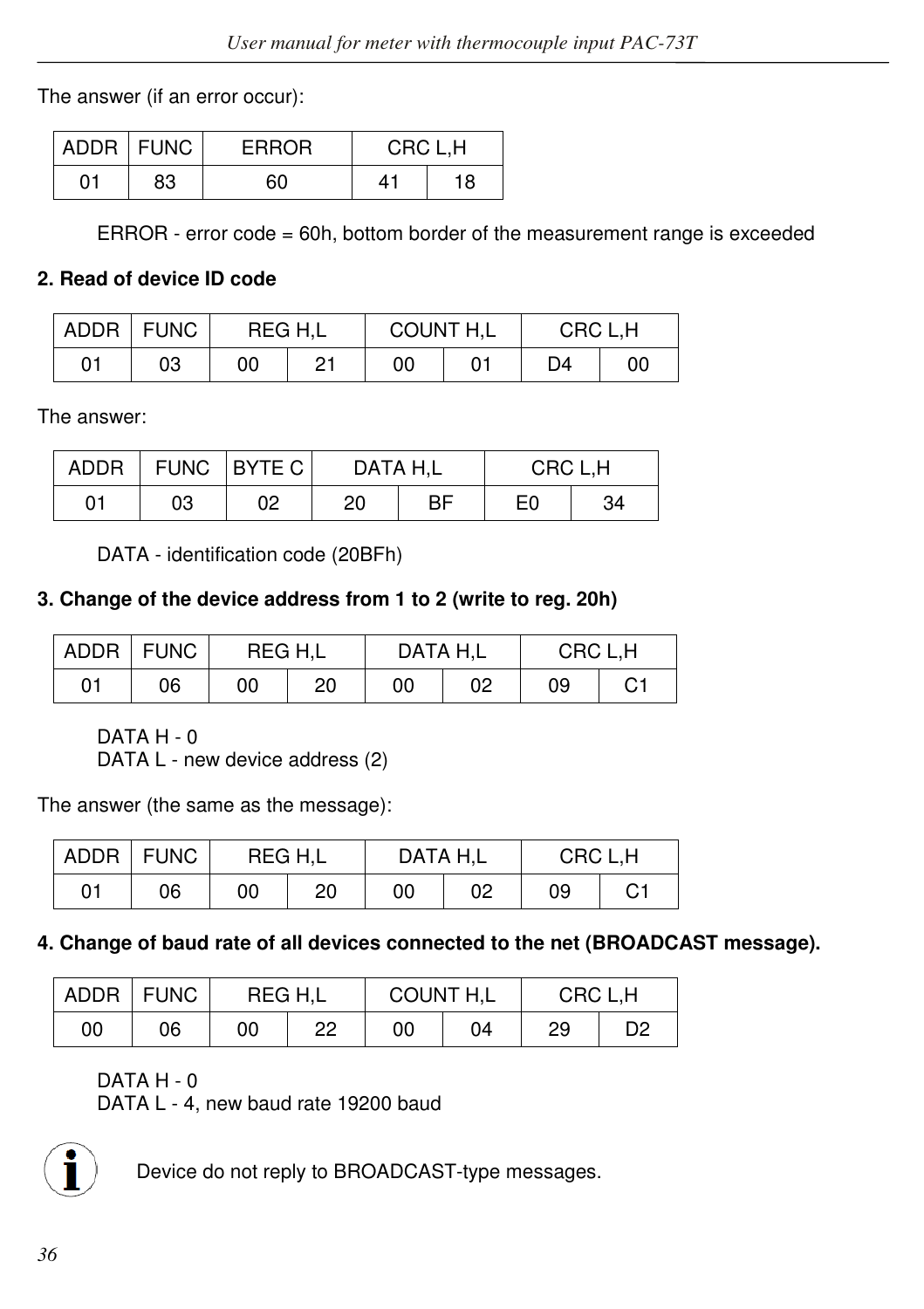#### **5. Read of the registers 1, 2 and 3 in one message (example of reading a number of registries in one frame):**

|    | ADDR   FUNC | REG H.L | COUNT H.L |    | CRC L.H |    |
|----|-------------|---------|-----------|----|---------|----|
| 01 | 03          | 00      | 00        | 03 | 54      | 0Β |

COUNT L - the count of being read registers (max.16)

The answer:

|  | ADDR   FUNC   BYTE C   DATA H1,L1   DATA H2,L2   DATA H3,L3   CRC L,H |    |    |    |    |       |                     |  |
|--|-----------------------------------------------------------------------|----|----|----|----|-------|---------------------|--|
|  | 06                                                                    | 00 | 0A | 00 | 00 | 00 01 | $\mid$ 78 $\mid$ B4 |  |

DATA H1, L1 - reg. 01h (10 - displayed value "1.0"), DATA H2, L2 - reg. 02h (0 - no errors), DATA H3, L3 - reg. 03h (1 - decimal point position " 0.0").



**There is no full implementation of the Modbus Protocol in the device. The functions presented above are available only.**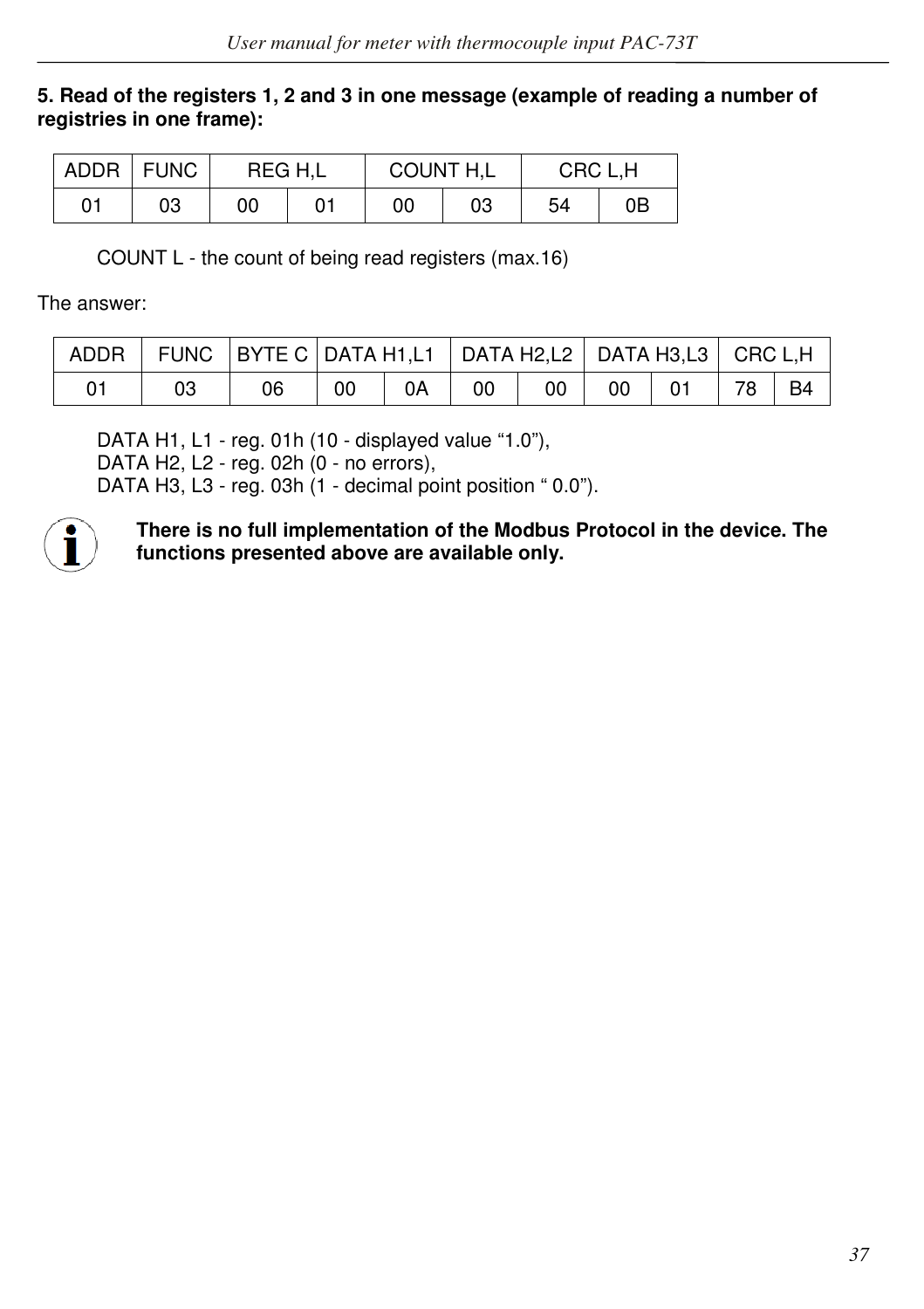# *10. DEFAULT AND USER'S SETTINGS LIST*

| Parameter        | <b>Description</b>                                                     | Default value    | User's value | Desc.<br>page |
|------------------|------------------------------------------------------------------------|------------------|--------------|---------------|
|                  | Parameters of relay R1 operation ("rEL1" menu)                         |                  |              |               |
| SEtP             | Relay R1 threshold                                                     | 20.0             |              | 22            |
| SE <sub>t2</sub> | Relay R1 second threshold                                              | 30.0             |              | 22            |
| <b>HYSt</b>      | Hysteresis of relay R1                                                 | 0.0              |              | 22            |
| modE             | Operation mode of relay R1                                             | in               |              | 22            |
| t on             | Turn on delay of relay R1                                              | 0.0              |              | 23            |
| toFF             | Turn off delay of relay R1                                             | 0.0              |              | 23            |
| unit             | Unit of "t on", "toFF" parameters of relay R1                          | <b>SEC</b>       |              | 23            |
| AL               | Reaction for critical situation of relay R1                            | oFF              |              | 23            |
|                  | Parameters of relay R2 operation ("rEL2" menu)                         |                  |              |               |
| SEtP             | Relay R <sub>2</sub> threshold                                         | 40.0             |              | 22            |
| SE <sub>t2</sub> | Relay R2 second threshold                                              | 50.0             |              | 22            |
| <b>HYSt</b>      | Hysteresis of relay R2                                                 | 0.0              |              | 22            |
| modE             | Operation mode of relay R2                                             | in               |              | 22            |
| t on             | Turn on delay of relay R2                                              | 0.0              |              | 23            |
| toFF             | Turn off delay of relay R2                                             | 0.0              |              | 23            |
| unit             | Unit of "t on", "toFF" parameters of relay R2                          | <b>SEC</b>       |              | 23            |
| AL               | Reaction for critical situation of relay R2                            | oFF              |              | 23            |
|                  | Configuration of measurement input ("inPt" menu)                       |                  |              |               |
| tYPE             | Input type                                                             | "Pt 1"           |              | 24            |
| FiLt             | Filtering ratio                                                        | 0                |              | 24            |
| toFS             | Shifting of measurement scale                                          | 0.0              |              | 24            |
|                  | Display parameters                                                     |                  |              |               |
| bri              | Display brightness                                                     | bri <sub>6</sub> |              | 24            |
|                  | Signalization via colour of the display ("CoL" menu)                   |                  |              |               |
| SCoL             | Basic colour of the display                                            | grEE             |              | 25            |
| Cr1              | Change display colour after R1 is activated                            | oFF              |              | 25            |
| C r2             | Change display colour after R2 is activated                            | oFF              |              | 25            |
| C AL             | Change display colour after alarm occurs                               | oFF              |              | 25            |
| C Pr             | Enable additional threshold while signalisation via<br>colour          | oFF              |              | 25            |
| dir              | The direction of result changes activating change of<br>display colour | morE             |              | 25            |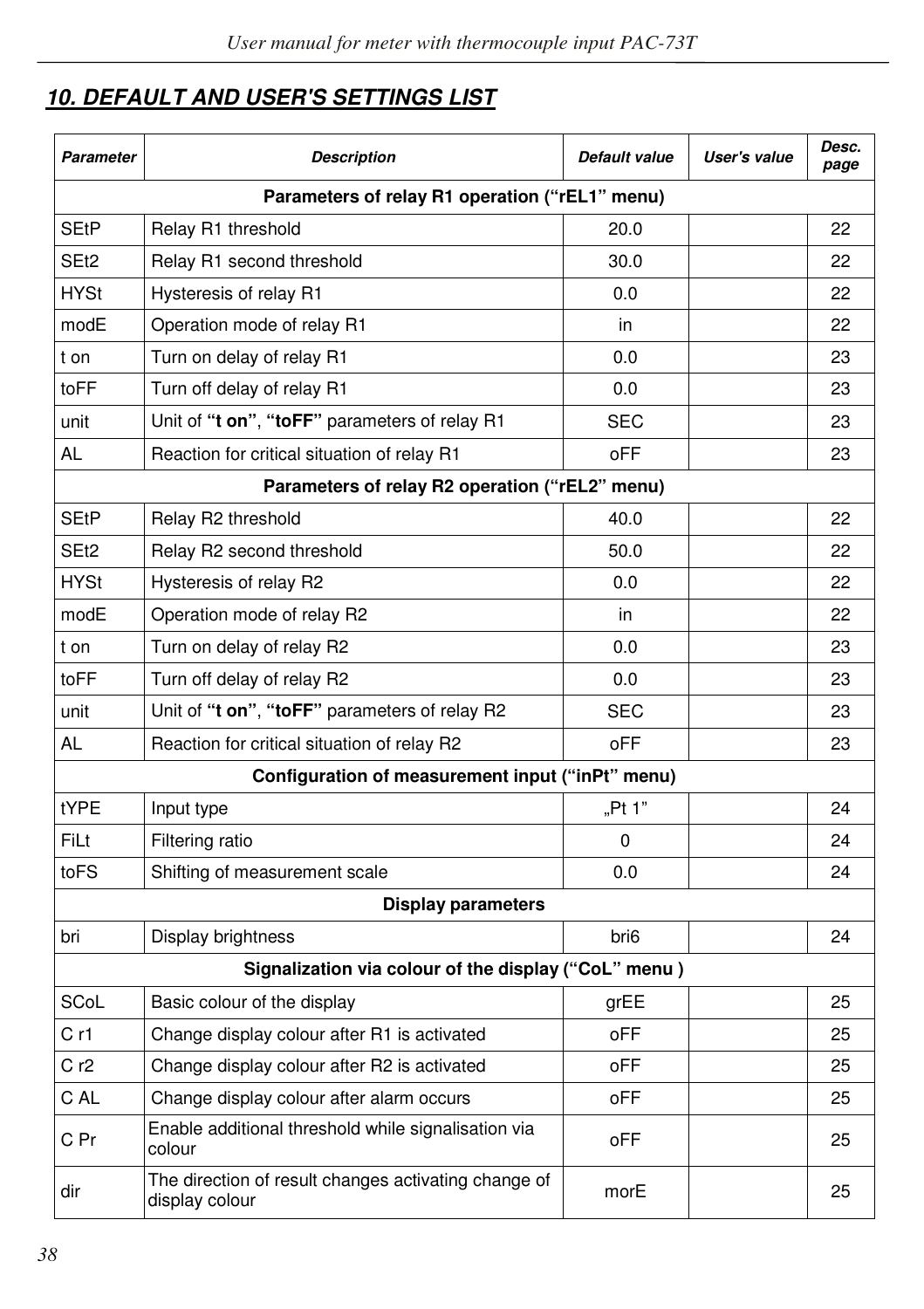| Parameter       | <b>Description</b>                                                                       | Default value | User's value | Desc.<br>page |
|-----------------|------------------------------------------------------------------------------------------|---------------|--------------|---------------|
| <b>SEtP</b>     | Threshold of display colour control                                                      | 500           |              | 25            |
| <b>HySt</b>     | Hysteresis of display colour control                                                     | 0             |              | 25            |
| <b>CrES</b>     | Enable the use of local keyboard for<br>acknowledgement of display colour signalisation. | oFF           |              | 26            |
|                 | Configuration of peaks detection function ("HOLd" menu)                                  |               |              |               |
| modE            | Kind of detected changes                                                                 | norm          |              | 26            |
| <b>PEA</b>      | Minimum detected change                                                                  | 0.0           |              | 26            |
| timE            | Maximum time of peak displaying                                                          | 0.0           |              | 26            |
| HdiS            | The type of displayed value                                                              | <b>HOLd</b>   |              | 26            |
| Hr1             | Source of relay R1, and LED R1 control                                                   | rEAL          |              | 26            |
| Hr2             | Source of relay R2, and LED R2 control                                                   | <b>rEAL</b>   |              | 26            |
|                 | Settings of access to the configuration parameters ("SECu" menu)                         |               |              |               |
| A <sub>r1</sub> | Permission to changes of relay R1 threshold<br>without of the user password knowledge    | on            |              | 27            |
| Ar2             | Permission to changes of relay R2 threshold<br>without of the user password knowledge    | on            |              | 27            |
|                 | RS-485 interface configuration (menu "rS")                                               |               |              |               |
| Addr            | Device address                                                                           | $\Omega$      |              | 27            |
| bAud            | Baud rate                                                                                | 9.6           |              | 27            |
| mbAc            | Permission to changes of configuration registers                                         | on            |              | 27            |
| mbtO            | Maximum delay between received messages                                                  | $\Omega$      |              | 27            |
| rESP            | Additional delay of answer transmission                                                  | Std           |              | 27            |
|                 | Configuration of numerical parameters edition                                            |               |              |               |
| Edit            | Numerical parameters edit mode                                                           | dig           |              | 28            |